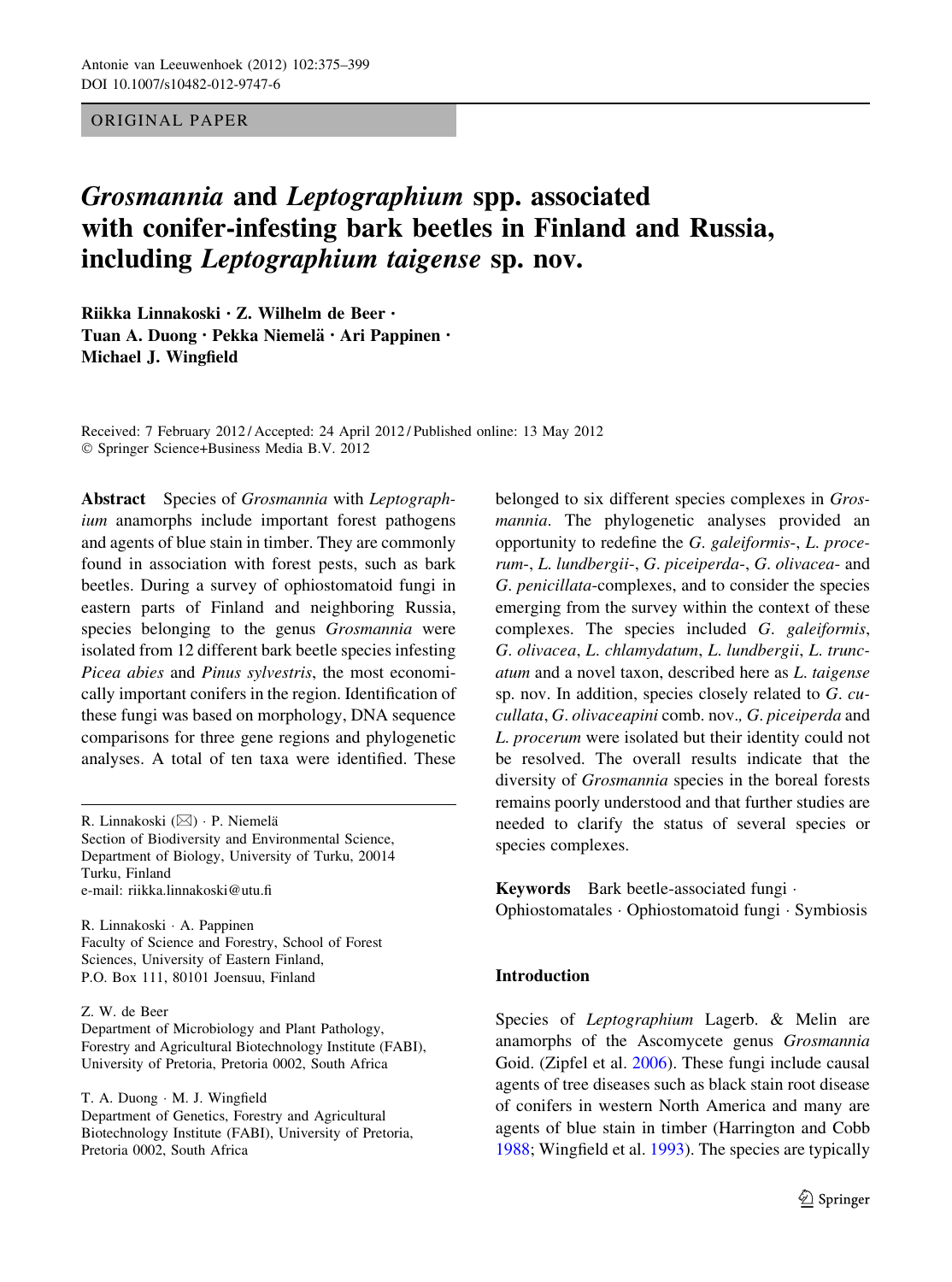associated with conifer-infesting bark beetles (Coleoptera: Curculionidae, Scolytinae) and other insects (Münch [1907](#page-22-0); Rennerfelt [1950](#page-23-0); Mathiesen-Käärik [1953\)](#page-22-0). Leptographium states are characterized by penicillately branched pigmented conidiophores, which give rise to conidia that accumulate in slimy masses at their apices (Jacobs and Wingfield [2001](#page-21-0)). Grosmannia teleomorph states produce ascomata with globose bases, necks of variable length and ascospores with cucullate sheaths (Jacobs and Wingfield [2001](#page-21-0); Zipfel et al. [2006\)](#page-24-0). These anamorph and teleomorph structures typically occur in galleries of bark beetles, and are carried from one tree to another by the beetles or other insects visiting these galleries (Harrington and Cobb [1988](#page-21-0); Wingfield et al. [1993](#page-24-0)).

Species of Grosmannia and Leptographium in Europe and Scandinavia are mainly known from conifers where they exist in symbiosis with bark beetles (Solheim and Långström [1991;](#page-23-0) Jacobs and Wingfield [2001;](#page-21-0) Kirisits [2004\)](#page-22-0). Only one species is known to infest hardwoods in Europe (Davidson [1971\)](#page-20-0). In general, the relationships between these fungi, their insect vectors and host trees remain poorly understood (Six and Wingfield [2011](#page-23-0)).

In Europe, previous studies have reported numerous Grosmannia and Leptographium species in association with conifer-infesting bark beetles (Kirisits [2004\)](#page-22-0). However, inventories of species occurring in different niches are incomplete in many countries. Despite the occurrence of several native bark beetle species, reports of these fungi from Finland and Russia are very limited (Table [1](#page-2-0)). Consequently, an extended survey of bark beetle-associated fungi is currently being undertaken in the boreal forests of Karelia, on both the Finnish and Russian sides of the border (Linnakoski et al. [2010\)](#page-22-0). As part of this survey, fungal collections have been made from the most common bark beetle species infesting the two dominant conifer species, Norway spruce (Picea abies (L.) Karst.) and Scots pine (Pinus sylvestris L.) that occur in the boreal forests. The first results of the survey reported 15 species of *Ophiostoma* in association with these beetles (Linnakoski et al. [2010\)](#page-22-0). The aim of the present study was to identify all species of Grosmannia and Leptographium collected during this survey, but also to discuss the species within the context of their closest relatives. The identifications were based on morphological characteristics and DNA sequence comparisons for the ITS2 and 28S region of the ribosomal RNA, as well as parts of the  $\beta$ -tubulin and elongation factor 1- $\alpha$  (EF 1- $\alpha$ ) gene regions.

## Materials and methods

Isolation of fungi from bark beetles and galleries

Bark beetles and their galleries were collected from spruce and pine logs and naturally infested trees at four sites in Finland (Ilomantsi, Jouhteninen, Punkaharju, Pyhäselkä) and eight sites in Russia (Kivennapa, Lisino-Corpus, Manga, Nurmoila, Ohtama, Roikonkoski, Uuksujärvi, Volosovo) between 2004 and 2007 (June–July). The latter sites included one with extensive spruce bark beetle (Ips typographus L.) damage in the Ohtama region of Russia. At the other sites bark beetles were at an endemic phase. After bark beetles were collected following an opportunistic sampling strategy, they were stored at  $4^{\circ}$ C and the fungal isolations were done within 2 weeks.

Fungi were isolated from both bark beetles and their galleries, using the methods described by Linnakoski et al. ([2008\)](#page-22-0). The bark beetle galleries were placed in moist chambers and incubated at room temperature for 4–6 weeks to allow fungi to sporulate. During the incubation period, mycelium and/or fungal spore masses that formed in the galleries were transferred to 2 % malt extract agar (MEA; 20 g Difco Bacto $\overline{\phantom{a}}^{1M}$ malt extract, 20 g Difco Bacto<sup> $M_{\text{max}}$ </sup> agar, and 1 L Milli-Q water). Adult male and female beetles were squashed and streaked on to the surface of the same medium, and incubated as described before. Different fungal structures from mixed cultures obtained from the beetles or their galleries were transferred to fresh MEA. Once the resulting fungal isolates had been purified, they were grouped according to culture morphology. Isolates representing each morphological group and those from different sites, associated beetles and host tree species were selected for DNA sequencing. Representative isolates were deposited at the Centraalbureau voor Schimmelcultures (CBS), Utrecht, The Netherlands and the culture collection (CMW) of the Forestry and Agricultural Biotechnology Institute (FABI), University of Pretoria, South Africa. Isolates of the new taxon found in this study are also maintained in the VTT Culture Collection, VTT Technical Research Centre of Finland, Espoo, and herbarium specimens were deposited in the Kuopio Museum of Natural History (KUO),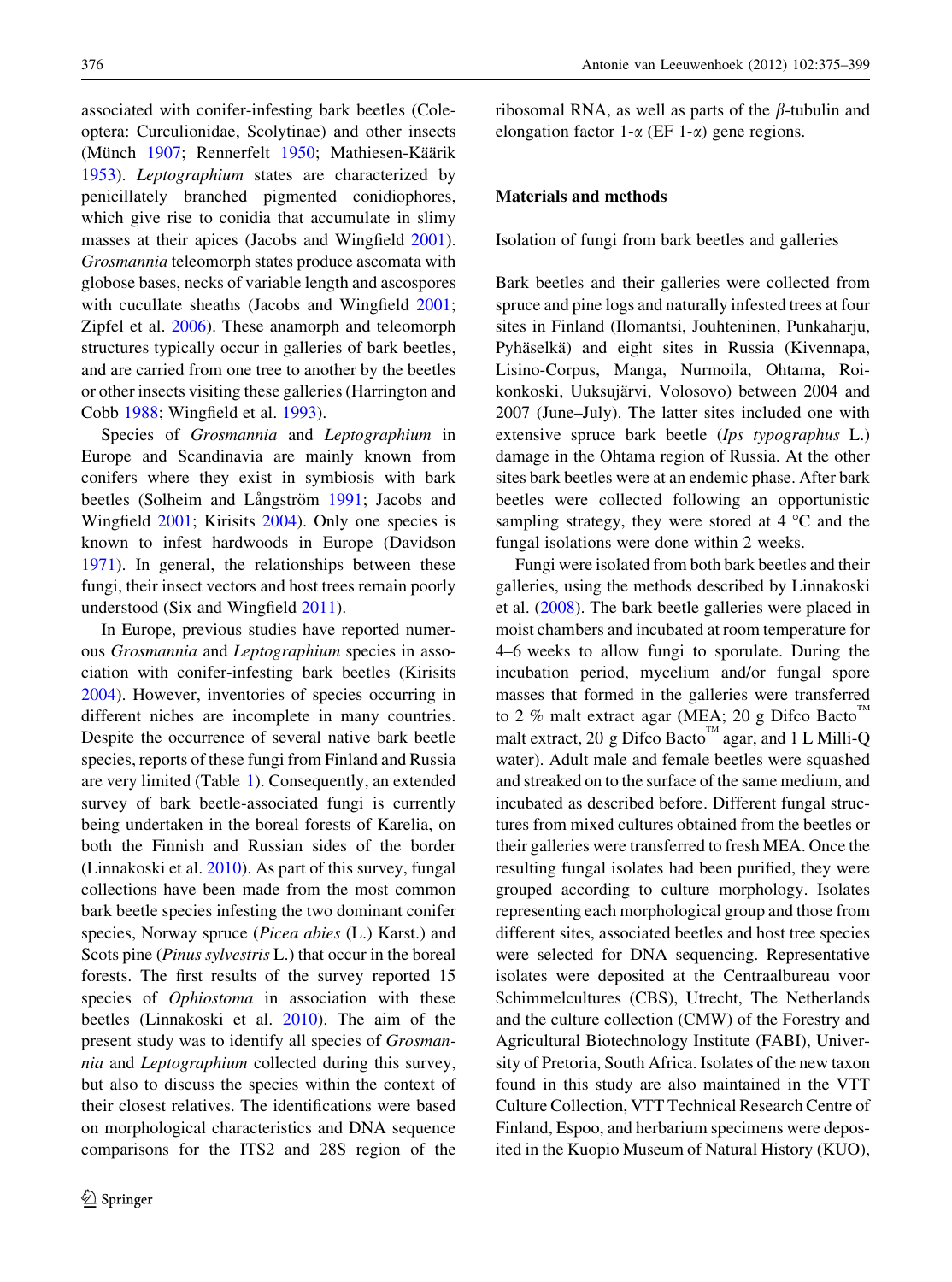| Fungus                   | Beetle                   | Host tree     | Country      | Reference                    |  |  |  |  |
|--------------------------|--------------------------|---------------|--------------|------------------------------|--|--|--|--|
| Grosmannia europhioides  | Monochamus urussovi      | A. sibirica   | $\mathbb{R}$ | Pashenova et al. (2004)      |  |  |  |  |
|                          | <i>Ips</i> typographus   | P. abies      | F            | Viiri (1997)                 |  |  |  |  |
|                          | I. typographus           | P. obovata    | $\mathbb{R}$ | Pashenova et al. (2001)      |  |  |  |  |
| G. penicillata           | Hylurgops palliatus      | P. abies      | F            | Savonmäki (1990)             |  |  |  |  |
|                          | H. palliatus             | P. sylvestris | F            | Savonmäki (1990)             |  |  |  |  |
|                          | I. typographus           | P. abies      | F            | Savonmäki (1990)             |  |  |  |  |
|                          | I. typographus           | P. obovata    | R            | Pashenova et al. (2001)      |  |  |  |  |
|                          | Pityogenes chalcographus | P. abies      | F            | Savonmäki (1990)             |  |  |  |  |
|                          | Tomicus piniperda        | P. abies      | F            | Savonmäki (1990)             |  |  |  |  |
|                          | Trypodendron lineatum    | P. abies      | F            | Savonmäki (1990)             |  |  |  |  |
|                          | T. lineatum              | P. sylvestris | F            | Savonmäki (1990)             |  |  |  |  |
|                          | I. typographus           | P. obovata    | R            | Afanasova (2009)             |  |  |  |  |
|                          |                          | conifers      | $\mathbb{R}$ | Pashenova & Polyakova (2009) |  |  |  |  |
| Leptographium lundbergii |                          | P. abies      | F            | Hallaksela (1977)            |  |  |  |  |
|                          | -                        | P. abies      | $\mathbb{R}$ | Fedorenko (1988)             |  |  |  |  |
|                          |                          | P. sylvestris | $\mathbb{R}$ | Fedorenko (1988)             |  |  |  |  |
| L. sibirica              | M. urussovi              | A. sibirica   | R            | Jacobs et al. $(2000)$       |  |  |  |  |
|                          | M. urussovi              | A. sibirica   | R            | Pashenova & Polyakova (2009) |  |  |  |  |
|                          | T. lineatum              | A. sibirica   | $\mathbb{R}$ | Pashenova et al. (2004)      |  |  |  |  |

<span id="page-2-0"></span>Table 1 Grosmannia and Leptographium spp. previously reported from different beetles and/or host trees in Finland (F) and Russia (R). All identifications in these studies were based on morphology only

Kuopio, Finland. Several isolates of known species for which DNA sequences were not available, were also included in the study for comparative purposes (Table [2](#page-3-0)).

# DNA extraction and PCR

Fungal isolates were grown on MEA in 90 mm Petri dishes. DNA was extracted using PrepMan Ultra Sample preparation reagent (Applied Biosystems, Foster City, CA, USA) as described by Linnakoski et al. ([2008\)](#page-22-0).

Gene regions sequenced included the internal transcribed spacer (ITS2), part of the large subunit (28S) of the rDNA operon, partial  $\beta$ -tubulin and elongation factor 1- $\alpha$  (EF 1- $\alpha$ ) genes as described by Jacobs et al. [\(2004](#page-21-0)). The ITS2 and 28S regions were amplified using primers ITS3 and LR3 (White et al. [1990\)](#page-23-0). Part of the  $\beta$ -tubulin gene region was amplified using primers Bt2a and Bt2b (Glass and Donaldson [1995\)](#page-21-0). Primer Bt2b was replaced in some cases with primer T10 (O'Donnel and Cigelnik [1997](#page-22-0)). The elongation factor  $1-\alpha$  gene region was amplified using primers EF1F and EF2R (Jacobs et al. [2004\)](#page-21-0).

Gene fragments were amplified in  $25 \mu$  reaction mixture as described by Linnakoski et al. ([2008](#page-22-0)). The PCR conditions for ITS gene region were: an initial denaturation step at 95  $\degree$ C for 2 min, followed 35 cycles of 30 s at 95 °C, 30 s at 54 °C and 1 min at 72 °C, and a final chain elongation at  $72 \text{ °C}$  for 8 min. The partial  $\beta$ -tubulin gene and the elongation factor 1- $\alpha$  (EF 1- $\alpha$ ) gene were amplified using denaturation step at 95  $\degree$ C for 2 min, followed 35 cycles of 30 s at 95  $\degree$ C, 30 s at 56 °C and 1 min at 72 °C, and a final chain elongation at  $72 \degree$ C for 8 min. Amplified products were purified using the High Pure PCR Product Purification Kit (Roche Molecular Biochemicals, Indianapolis, USA) and sequenced with the BigDye Terminator v3.1 Cycle Sequencing Kit (Applied Biosystems, Foster City, CA, USA) on the ABI Prism 377 Autosequencer (Applied Biosystems, Foster City, CA, USA), using the same primers used for the PCR.

#### Sequence analyses

For each isolate, sequences obtained using the forward and reverse primers were aligned and consensus sequences determined using Geneious Pro v4.8.4 for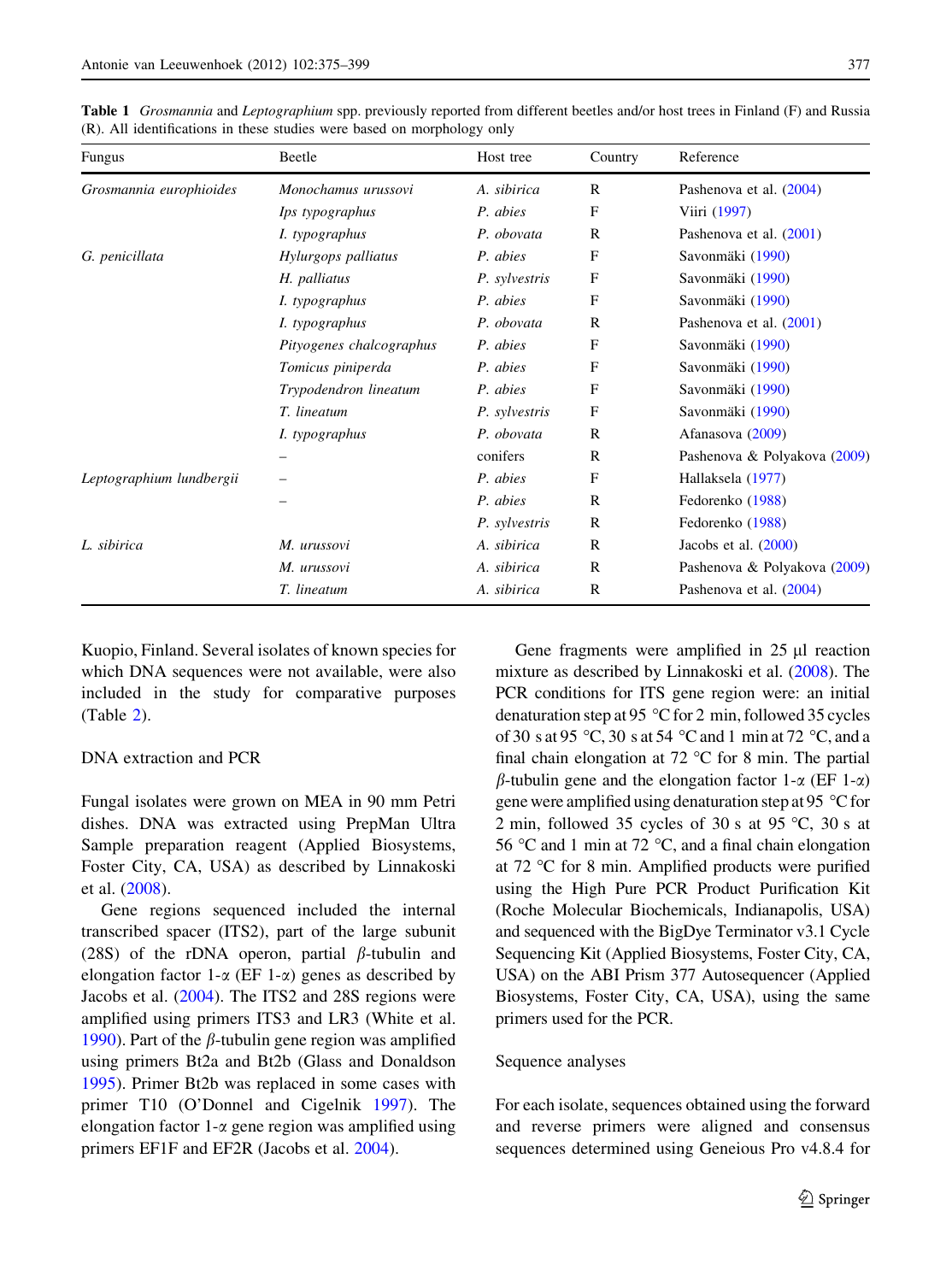<span id="page-3-0"></span>

| Species                                | Isolate numbers <sup>1</sup> |        |            | Herbarium  | Origin                | Host             | Insect vector            | Collector      | GenBank no.     |                  |                 |
|----------------------------------------|------------------------------|--------|------------|------------|-----------------------|------------------|--------------------------|----------------|-----------------|------------------|-----------------|
|                                        | <b>CMW</b>                   | CBS    | УTТ        | <b>KUO</b> |                       |                  |                          |                | ITS2-28S        | $\beta$ -tubulin | EF 1- $\alpha$  |
| Isolates obtained in the present study |                              |        |            |            |                       |                  |                          |                |                 |                  |                 |
| G. cucullata/                          | 23123                        | 128299 |            |            | Ohtama, Russia        | Picea abies      | ps typographus           | J Ahtiainen    |                 | <b>IF280003</b>  | JF280042        |
| G. olivaceapini                        | 23190                        | 128832 |            |            | Lisino-Corpus, Russia | P. abies         | I. typographus           | R Linnakoski   | JF279985        | JF280005         | IF280043        |
|                                        | 23192                        |        |            |            | Lisino-Corpus, Russia | P. abies         | I. typographus           | R Linnakoski   |                 | IF280004         | IF280044        |
|                                        | 23289                        | 128834 |            |            | Punkaharju, Finland   | P. abies         | Dryocoetes autographus   | R Linnakoski   |                 | IF279994         |                 |
|                                        | 23295                        |        |            |            | Punkaharju, Finland   | P. abies         | D. autographus           | R Linnakoski   |                 | IF279993         | JF280036        |
|                                        | 23300                        | 128833 |            |            | Jouhteninen, Finland  | P. abies         | smdbu8odG.               | ZW de Beer     |                 | JF279996         | JF280045        |
|                                        | 23307                        |        |            |            | Ilomantsi, Finland    | Pinus sylvestris | Hylurgops palliatus      | ZW de Beer     |                 |                  |                 |
|                                        | 23312                        |        |            |            | Ilomantsi, Finland    | P. abies         | Hylastes brunneus        | ZW de Beer     |                 | JF279991         |                 |
|                                        | 23313                        |        |            |            | Ilomantsi, Finland    | P. abies         | D. autographus           | ZW de Beer     |                 | JF279992         | JF280035        |
|                                        | 23315                        | 128923 |            |            | Ilomantsi, Finland    | P. abies         | D. autographus           | ZW de Beer     | JF279982        | JF279989         | JF280034        |
|                                        | 23316                        |        |            |            | Ilomantsi, Finland    | P. abies         | H. brunneus              | ZW de Beer     | JF279986        | JF279990         | IF280037        |
| G. galeifornis                         | 23282                        |        |            |            | Ilomantsi, Finland    | P. abies         | Trypodendron lineatum    | ZW de Beer     | JF279981        | JF280007         | IF280059        |
| G. olivacea                            | 23348                        | 128836 |            |            | Jouhteninen, Finland  | P. abies         | I. typographus           | ZW de Beer     |                 |                  | IF280049        |
|                                        | 23350                        | 128837 |            |            | Jouhteninen, Finland  | P. abies         | smqtp.dod.com            | ZW de Beer     |                 |                  | JF280050        |
|                                        | 36624                        |        |            |            | Jouhteninen, Finland  | P. abies         | 1. typographus           | ZW de Beer     |                 |                  | IF280048        |
|                                        | 36625                        | 128835 |            |            | Jouhteninen, Finland  | P. abies         | 1. typographus           | ZW de Beer     | <b>IF279988</b> | JF279999         | JF280051        |
| G. piceiperda C                        | 36628                        | 128925 |            |            | Pyhäselkä, Finland    | P. abies         | Pityogenes chalcographus | ZW de Beer     | JF279969        |                  | <b>F280072</b>  |
| G. piceiperda D                        | 36626                        | 128838 |            |            | Ohtama, Russia        | P. abies         | I. typographus           | J<br>Ahtiainen | JF279968        | JF280024         | <b>IF280070</b> |
|                                        | 36627                        | 128839 |            |            | Ohtama, Russia        | P. abies         | I. typographus           | Ahtiainen      |                 | JF280023         | IF280071        |
| L. chlamydatum                         | 36631                        | 128840 |            |            | Pyhäselkä, Finland    | P. abies         | P. chalcographus         | ZW de Beer     | JF279965        | JF280028         | <b>F280080</b>  |
|                                        | 36632                        | 128924 |            |            | Punkaharju, Finland   | P. sylvestris    | P. chalcographus         | R Linnakoski   |                 | JF280029         | IF280081        |
|                                        | 36633                        |        |            |            | Punkaharju, Finland   | P. abies         | P. chalcographus         | R Linnakoski   |                 |                  |                 |
|                                        | 36634                        | 128841 |            |            | Lisino-Corpus, Russia | P. sylvestris    | P. chalcographus         | R Linnakoski   |                 |                  | F280082         |
|                                        | 37213                        |        |            |            | Lisino-Corpus, Russia | P. sylvestris    | P. chalcographus         | R Linnakoski   | JF279966        | JF280027         | <b>IF280083</b> |
| L. lundbergii                          | 36635                        | 128843 |            |            | Lisino-Corpus, Russia | P. sylvestris    | P. chalcographus         | R Linnakoski   | JF279976        |                  | F280066         |
|                                        | 36636                        | 128842 |            |            | Punkaharju, Finland   | P. sylvestris    | H. palliatus             | R Linnakoski   |                 |                  | IF280067        |
|                                        | 36637                        |        |            |            | Lisino-Corpus, Russia | P. sylvestris    | H. palliatus             | R Linnakoski   |                 | JF280022         | JF280065        |
|                                        | 37212                        |        |            |            | Ilomantsi, Finland    | P. sylvestris    | H. palliatus             | ZW de Beer     |                 |                  | IF280064        |
|                                        | 37211                        |        |            |            | Punkaharju, Finland   | P. sylvestris    | $H.$ brunneus            | R Linnakoski   | JF279975        |                  |                 |
| L. procerum-like                       | 23285                        | 128844 |            |            | Lisino-Corpus, Russia | P. sylvestris    | H. palliatus             | R Linnakoski   | JF279978        | JF280018         | JF280068        |
| L. taigense sp. nov.                   | 27965 <sup>a</sup>           |        |            |            | Kivennapa, Russia     | P. abies         | D. autographus           | R Linnakoski   |                 |                  |                 |
|                                        | 36629 <sup>ab</sup>          | 128926 | $D-101436$ | 022078     | Lisino-Corpus, Russia | P. abies         | I. typographus           | R Linnakoski   | JF279979        | JF280016         | JF280061        |
|                                        | $36630^{\mathrm{ab,T}}$      | 128927 | D-101435   | 022077     | Lisino-Corpus, Russia | P. sylvestris    | H. palliatus             | R Linnakoski   | IF279980        | JF280017         | F280062         |
| L. truncatum                           | 36638                        | 128845 |            |            | Punkaharju, Finland   | P. sylvestris    | D. autographus           | R Linnakoski   | JF279974        | JF280021         | JF280063        |

Table 2 Fungal isolates obtained from different bark beetle species infesting pine and spruce and used in this study Table 2 Fungal isolates obtained from different bark beetle species infesting pine and spruce and used in this study

 $\underline{\textcircled{\tiny 2}}$  Springer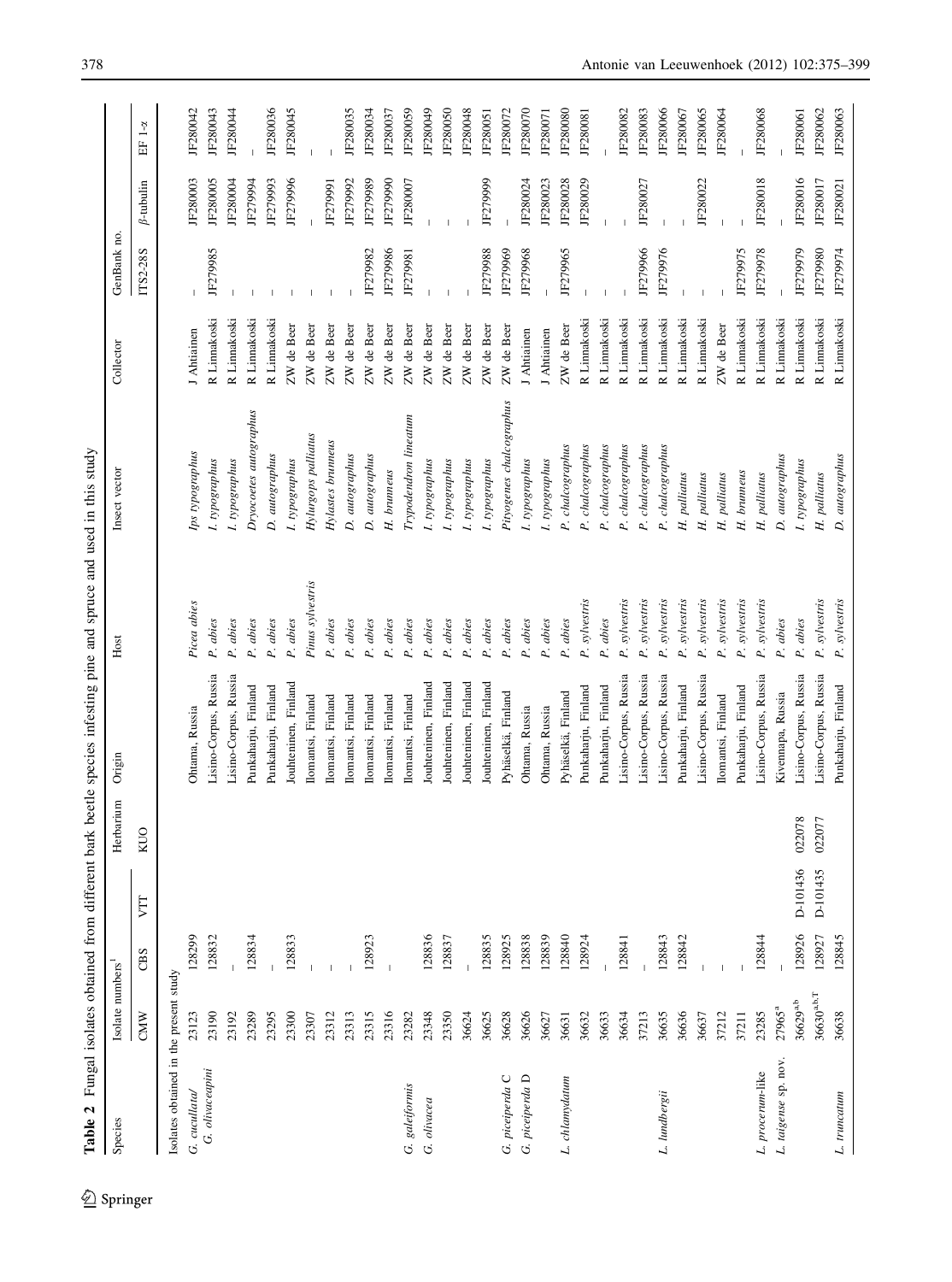| Species                                            | Isolate numbers <sup>1</sup> |        |     | Herbarium Origin |                 | Host                  | Insect vector                                                                                                                                                | Collector         | GenBank no.     |                  |                |
|----------------------------------------------------|------------------------------|--------|-----|------------------|-----------------|-----------------------|--------------------------------------------------------------------------------------------------------------------------------------------------------------|-------------------|-----------------|------------------|----------------|
|                                                    | <b>CMW</b>                   | CBS    | VTT | <b>KUO</b>       |                 |                       |                                                                                                                                                              |                   | <b>ITS2-28S</b> | $\beta$ -tubulin | EF 1- $\alpha$ |
| Isolates of reference species                      |                              |        |     |                  |                 |                       |                                                                                                                                                              |                   |                 |                  |                |
| G. cucullata                                       | 1141                         | 218.83 |     |                  | Norway          | P. abies              | I. typographus                                                                                                                                               | H Solheim         | AJ538335        | JF280000         | IF280039       |
|                                                    | 1871                         |        |     |                  | $_{\rm{Japan}}$ | Picea jezoensis       | t. typographus                                                                                                                                               | Y Yamaoka         | JF279983        | JF280001         | JF280040       |
|                                                    | 5022                         |        |     |                  | Austria         | P. abies              | I. typographus                                                                                                                                               | T Kirisits        | IF279984        | <b>IF280002</b>  | IF280041       |
| G. galeifornis                                     | 4426                         |        |     |                  | ŬК              | P. sylvestris         | Tomicus piniperda                                                                                                                                            | T Kirisits        |                 | <b>JF280008</b>  |                |
|                                                    | $E_{5290}$                   | 115711 |     |                  | ŠК              | P. sylvestris         | T. piniperda                                                                                                                                                 | T Kirisits        |                 | JF280009         | IF280060       |
| G. galeifornis A                                   | 9490                         |        |     |                  | Mexico          | Pinus sp.             |                                                                                                                                                              | XD Zhou           |                 | JF280015         | IF280053       |
|                                                    | 12686                        |        |     |                  | Austria         | P. abies              | Hylastes cunicularius                                                                                                                                        | T Kirisits        |                 | IF280006         | IF280052       |
| G. olivacea                                        | T31059                       | 138.51 |     |                  | Sweden          | P. sylvestris         |                                                                                                                                                              | A Mathiesen       | AJ538337        | JF279997         | IF280046       |
|                                                    | 31060                        | 152.54 |     |                  | Sweden          |                       |                                                                                                                                                              | A Mathiesen       | JF279987        | IF279998         | F280047        |
| G. olivaceapini                                    | $^{4}116$                    | 504.86 |     |                  | USA             |                       |                                                                                                                                                              | Hinds             | AJ538336        | JF279995         | F280038        |
| G. piceiperda B                                    | $448 = 479$                  | 44.69  |     |                  | USA, Alaska     | Picea glauca          |                                                                                                                                                              | RW Davidson       | JF279973        | JF280025         | IF280079       |
|                                                    | $452 = 483$                  | 275.65 |     |                  | USA, Washington | Pseudotsuga menziesii |                                                                                                                                                              | RW Davidson       |                 | JF280033         | IF280078       |
|                                                    | 2811                         |        |     |                  | USA             | Picea rubens          |                                                                                                                                                              | TC Harrington     | AY707209        | AY707195         | JF280077       |
| G. piceiperda C                                    | $446 = 477$                  | 229.83 |     |                  | Norway          | P. abies              | I. typographus                                                                                                                                               | H Solheim         | JF279971        | JF280032         | IF280076       |
|                                                    | 3312                         |        |     |                  | Austria         | P. abies              | l. typographus                                                                                                                                               | T Kirisits        | JF279970        | JF280026         | IF280074       |
|                                                    | 3313                         |        |     |                  | Austria         | P. abies              | I. typographus                                                                                                                                               | T Kirisits        | JF279972        | JF280030         | IF280073       |
|                                                    | 3314                         |        |     |                  | Austria         | P. abies              | I. typographus                                                                                                                                               | T Kirisits        | JF279967        | JF280031         | IF280075       |
| G. radiaticola                                     | 578                          |        |     |                  | South Africa    | Pinus pinaster        |                                                                                                                                                              | L Strauss         | AY649766        | JF280010         | IF280054       |
|                                                    | 9478                         |        |     |                  | Chile           | Pinus radiata         | Hylastes ater                                                                                                                                                | XD Zhou           | AY649769        | JF280013         | JF280057       |
|                                                    | 9482                         |        |     |                  | Chile           | P. radiata            | Hylurgus ligniperda                                                                                                                                          | XD Zhou           | AY649771        | JF280014         | IF280058       |
|                                                    | 9494                         |        |     |                  | South Africa    | Pinus elliottii       | H. ligniperda                                                                                                                                                | XD Zhou           | AY649764        | JF280011         | IF280055       |
|                                                    | 9988                         | 150.54 |     |                  | Sweden          | P. abies              | H. cunicularius                                                                                                                                              | A Mathiesen       | AY649768        | JF280012         | IF280056       |
| L. procerum                                        | $^{4}13$                     | 516.63 |     |                  | USA             | Pinus resinosa        |                                                                                                                                                              | <b>B</b> Kendrick | JF279977        | EU296783         | EU296790       |
| L. sibiricum                                       | 4482                         |        |     |                  | Russia          | Larix decidua         |                                                                                                                                                              | VP Vetrova        | $\mathbf{I}$    | JF280019         | JF280068       |
|                                                    | 4487                         | 120194 |     |                  | Russia          | L. decidua            |                                                                                                                                                              | VP Vetrova        |                 | JF280020         |                |
| CBS Centraalbureau voor Schimmelcultures, Utrecht, |                              |        |     |                  |                 |                       | The Netherlands; CMW Culture Collection of the Forestry and Agricultural Biotechnology Institute (FABI), University of Pretoria, Pretoria, South Africa; VTT |                   |                 |                  |                |

Conservation and the Technical Research Centre of Finland, Espoo, Finland; KUO Kuopio Museum of Natural History, Kuopio, Finland<br>Culture Collection of the Technical Research Centre of Finland, Espoo, Finland; KUO Kuopio Mu Culture Collection of the Technical Research Centre of Finland, Espoo, Finland; KUO Kuopio Museum of Natural History, Kuopio, Finland

<sup>a</sup> Isolates used in growth studies; <sup>b</sup> Isolates used in morphological descriptions <sup>a</sup> Isolates used in growth studies; <sup>b</sup> Isolates used in morphological descriptions

<sup>T</sup> Ex-type isolates Ex-type isolates

 $^{\rm A}$  Authentic isolate from original collection  $A$  Authentic isolate from original collection

E Epitype

Table 2 continued

Table 2 continued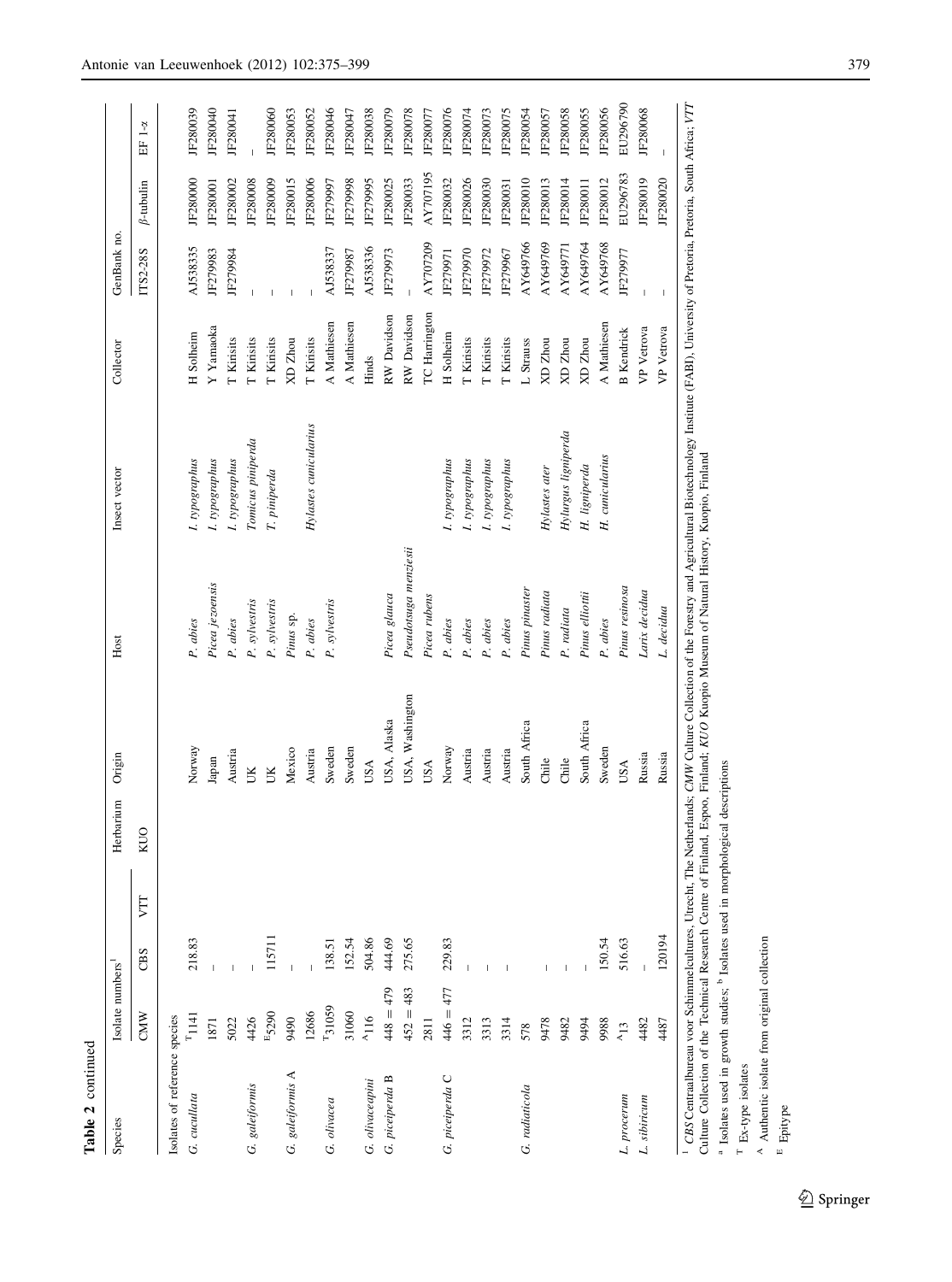<span id="page-5-0"></span>MacIntosh (Biomatters, Auckland, New Zealand). BLAST searches were conducted for preliminary identifications, after which datasets that included published GenBank sequences were compiled in Molecular Evolutionary Genetic Analyses (MEGA) v3.1 (Kumar et al. [2004](#page-22-0)). Sequences were aligned online with MAFFT v6 (Katoh and Toh [2008\)](#page-22-0), using the FFT-NS-i option with a gap opening penalty of 1.53 and an offset value of 0.00. All sequences of isolates obtained in this study were deposited in GenBank (Table [2\)](#page-3-0). Accession numbers for sequences from reference isolates are presented in the phylogenetic trees (Figs. 1, [2](#page-7-0), [3,](#page-8-0) [4,](#page-8-0) [5](#page-9-0), [6](#page-10-0)).

Datasets were analyzed using maximum parsimony (MP), maximum likelihood (ML) and Bayesian inference (BI). MP analyses were conducted using TNT v1.1 (Goloboff et al. [2008](#page-21-0)) run on the computer clusters of the CSC, IT Centre for Science, Espoo, Finland. Heuristic searches with 10,000 replicates of random addition sequences (RAS) and tree bisection and reconnection (TBR) branch swapping were carried out. Gaps were treated as a fifth character for all datasets (Odgen and Rosenberg [2007](#page-22-0)). A Jackknife test (JK) with 10,000 replicates was used to count the support values. ML analyses were performed using RAxML v7.0.4 (Stamatakis et al.  $2008$ ) assuming the GTR+G substitution model, run on the CIPRES cluster at the San Diego Supercomputing Center. Support for the nodes was estimated from 1,000 bootstrap replicates (Felsenstein [1985\)](#page-21-0). BI analyses based on a Markov Chain Monte Carlo (MCMC) were carried out with MrBayes v3.1.2 (Ronquist and Huelsenbeck [2003](#page-23-0)). The MCMC chains were run for five million generations using the best fitting model selected by the AIC in MrModeltest v2.3 [\(http://www.abc.se/](http://www.abc.se/~nylander/) $\sim$ nylander/). Trees were sampled every 100 generations resulting in 50,000 trees from both runs, discarding the burn-in of the chain, as calculated for the respective data sets. The remaining trees were used to construct majority rule consensus trees.

#### Morphological studies

DNA sequence analyses suggested that some of the isolates considered in this study represented an undescribed species of Grosmannia. The cultural characteristics of the purportedly unknown taxon were based on the colony description of the representative isolates grown in an incubator at 20 $\degree$ C. In an attempt to obtain sexual structures and to determine the thallism of the

Fig. 1 Phylogram obtained from ML analyses of the ITS2 and  $\blacktriangleright$ 28S regions. Novel sequences obtained in this study are printed in bold type. ML bootstrap support values (1,000) replicates (normal type) and MP Jackknife values (10,000 replicates) (bold type) above 75 % are indicated at the nodes. Posterior probabilities (above 90 %) obtained from BI are indicated by bold lines at the relevant branching points. \*Bootstrap values lower than 75 %. T ex-type isolates. Scale bar total nucleotide difference between taxa

fungus, mating experiments were conducted. Single conidial cultures were prepared from each of the available isolates and these were crossed in all possible combinations as described by Grobbelaar et al. [\(2010\)](#page-21-0), using sterilized spruce twigs on the agar plates to encourage sporulation. For controls, isolates were paired against themselves. Mating experiments were conducted on three different media including water agar (WA; 15 g Difco Bacto<sup> $M$ </sup> agar and 1 L Milli-Q water), MEA and oat meal agar (OA; 15 g oatmeal, 15 g Difco Bacto $\mathbb{R}^m$  agar and 1 L Milli-Q water). Cultures were inspected regularly for fruiting structures.

For the species description, anamorph structures were mounted in 85 % lactic acid on glass slides and observed using a Nikon Eclipse 50i phase contrast microscope (Nikon Corporation Tokyo, Japan). A Nikon DS-Fi1 camera system (Nikon Corporation, Tokyo, Japan) was used to capture photographic images. Measurements were made of 50 each of the taxonomically relevant anamorph structures. Averages, ranges and standard deviations were computed for the measurements. The measurements are presented in the format (minimum–) mean minus standard deviation mean plus standard deviation (–maximum). For scanning electron microscopy (SEM), specimens were prepared and studied as described by Linnakoski et al. [\(2009\)](#page-22-0). Growth studies were done on three representative isolates (Table [2](#page-3-0)) of the unknown Grosmannia species, also following the method used by Linnakoski et al. [\(2009\)](#page-22-0). The only difference was that agar plugs used for inoculation were 8 mm and not 5 mm as in the previous study. Mean radial growth rates (mm/day) at 25 °C were calculated as an average of these readings.

# **Results**

Collections of bark beetles and fungi

Altogether 12 bark beetle species infesting pine and spruce were found in Finland and Russia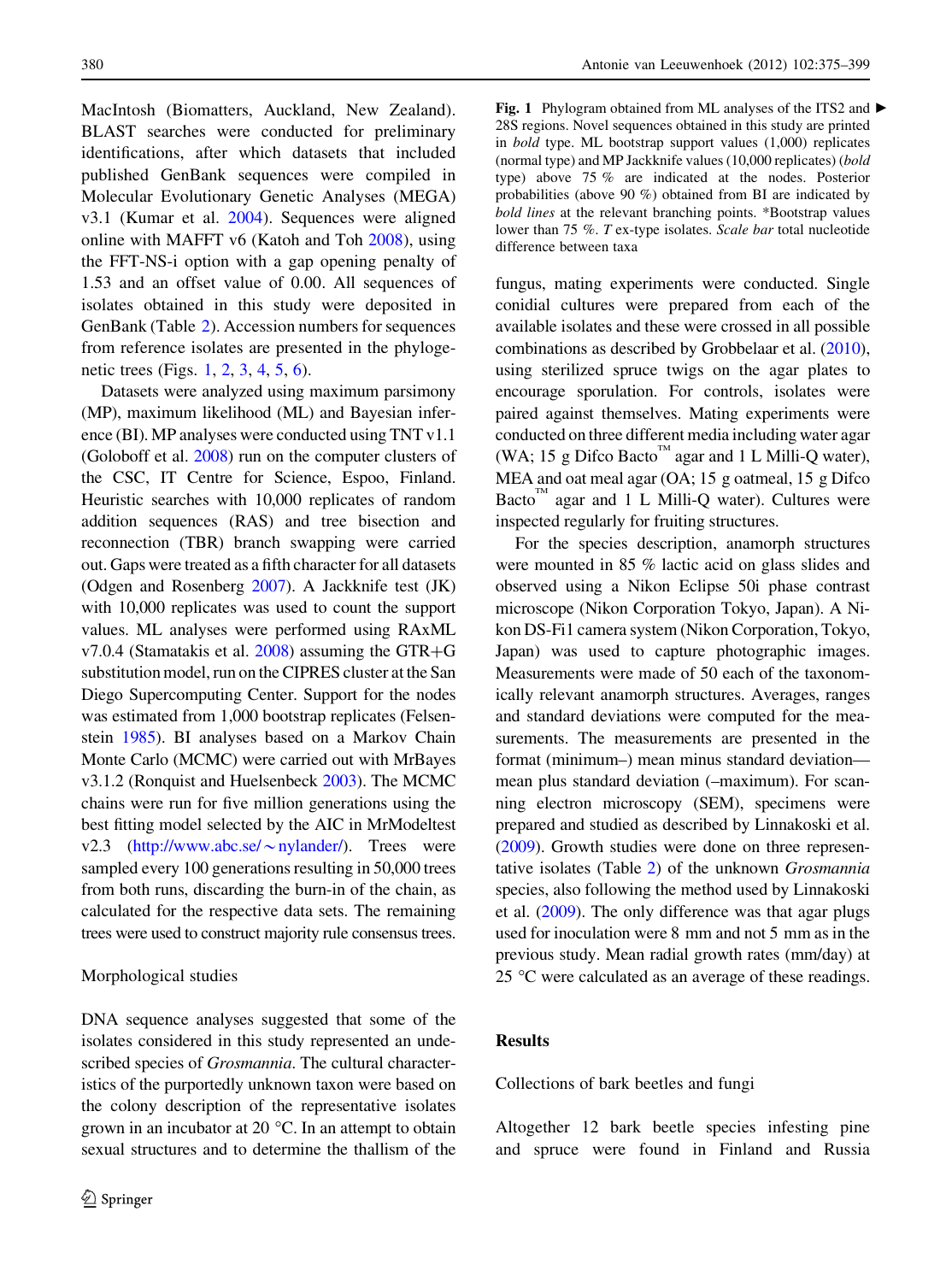

 $\begin{array}{c} H \\ 0.01 \end{array}$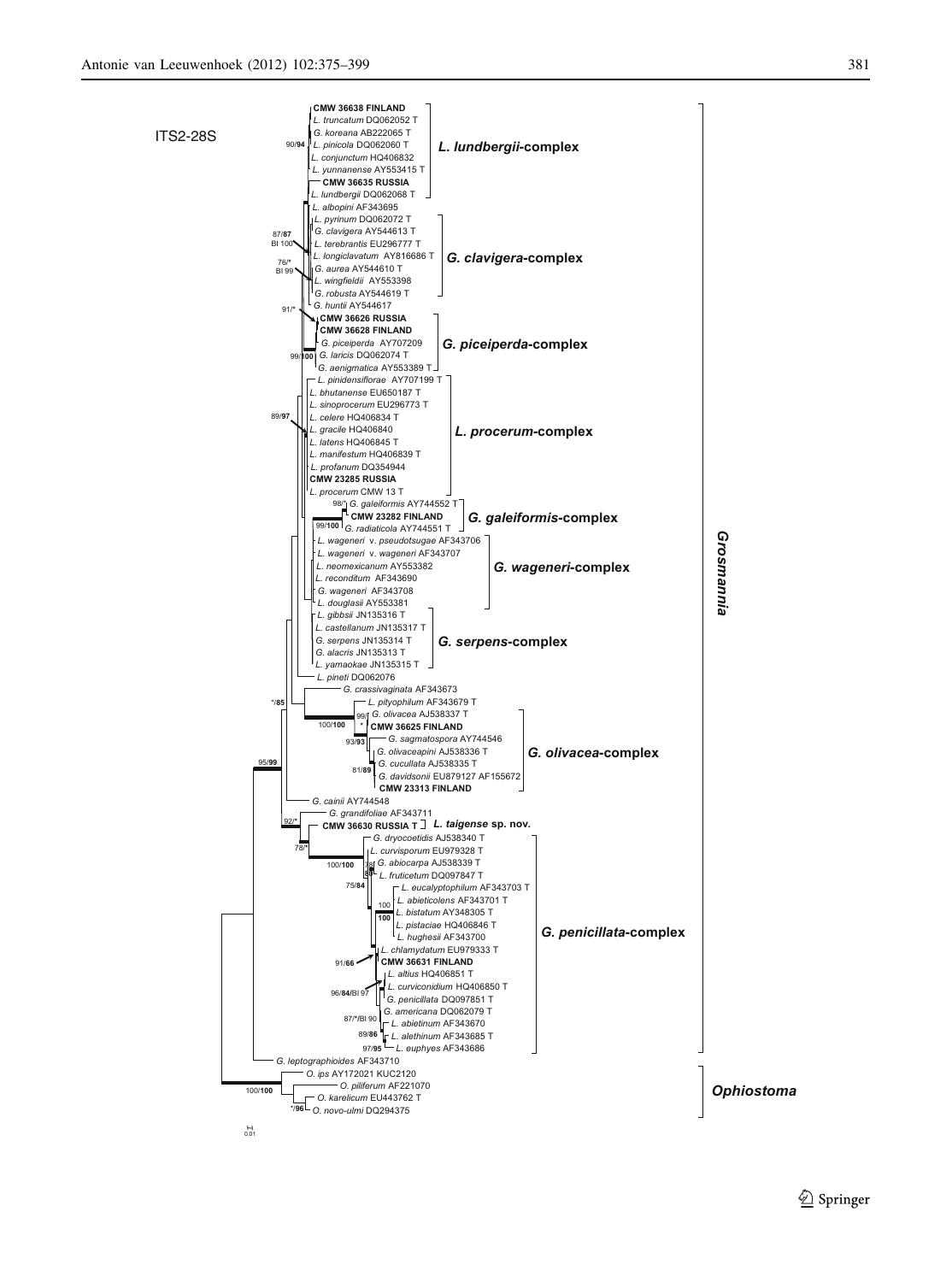<span id="page-7-0"></span>during the course of this study (Tables [2,](#page-3-0) [3](#page-11-0)). All of these bark beetles were associated with species of Grosmannia and/or Leptographium. The majority of the bark beetle species infested both pine and spruce. The exceptions were I. typographus and an unidentified Ips sp. found only on spruce, while Ips sexdentatus Boern., Orthotomicus suturalis Gyll., Tomicus minor L. and T. piniperda L. were encountered only on pine. Species that were collected only in Finland included Hylastes brunneus Er. and O. suturalis, while *I. sexdentatus* and unidentified *Ips* and Pityogenes species were found only at Russian collection sites. The isolations from bark beetles and their galleries yielded a total of 263 fungal isolates (Table [3](#page-11-0)).

#### DNA sequence analyses

Amplification resulted in fragments of approximately 700 bp for the ITS2 and 28S region, 500 bp for the partial  $\beta$ -tubulin gene, and 900 bp for the partial EF 1- $\alpha$ gene. Phylogenetic analyses were done separately for each gene region. In most cases, the ITS2 and 28S data did not distinguish clearly between closely related species, but was useful to assign isolates to species complexes within *Grosmannia* (Fig. [1](#page-5-0)). The partial  $\beta$ tubulin and EF 1- $\alpha$  genes were used to identify isolates to species level. Due to differences in the presence or absence of introns between species complexes in Grosmannia (Zipfel et al. [2006](#page-24-0)), both  $\beta$ -tubulin and EF  $1-\alpha$  datasets for the different complexes were analyzed separately from each other (Figs. 2, [3](#page-8-0), [4](#page-8-0), [5](#page-9-0), [6](#page-10-0)).





Fig. 2 Phylogram obtained from ML analyses of a the partial  $\beta$ -tubulin gene and **b** the partial EF 1- $\alpha$  gene of the *G. olivacea*and G. galeiformis-complexes. Novel sequences obtained in this study are printed in bold type. ML bootstrap support values (1,000) replicates (normal type) and MP Jackknife values

 $(10,000 \text{ replicates})$  (*bold* type) above 75 % are indicated at the nodes. Posterior probabilities (above 90 %) obtained from BI are indicated by bold lines at the relevant branching points. \*Bootstrap values lower than 75 %. T ex-type isolates. Scale bar total nucleotide difference between taxa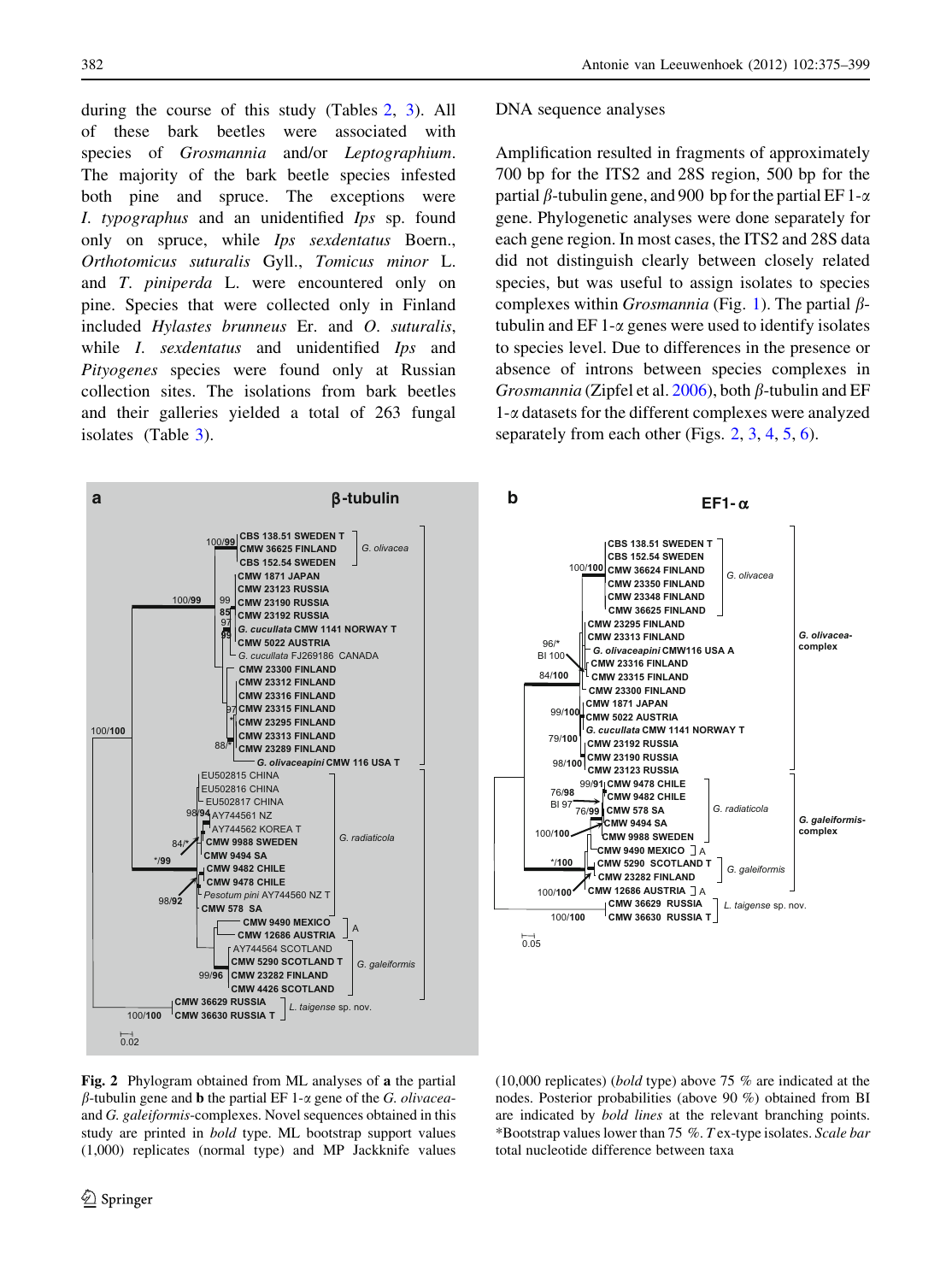<span id="page-8-0"></span>

Fig. 3 Phylogram obtained from ML analyses of a the partial  $\beta$ -tubulin gene and **b** the partial EF 1- $\alpha$  gene of the *L. procerum*complex. Novel sequences obtained in this study are printed in bold type. ML bootstrap support values (1,000) replicates (normal type) and MP Jackknife values (10,000 replicates) (bold

type) above 75 % are indicated at the nodes. Posterior probabilities (above 90 %) obtained from BI are indicated by bold lines at the relevant branching points. \*Bootstrap values lower than 75 %. T ex-type isolates. Scale bar total nucleotide difference between taxa



Fig. 4 Phylogram obtained from ML analyses of a the partial  $\beta$ -tubulin gene and **b** the partial EF 1- $\alpha$  gene of the *L. lundbergii*complex. Novel sequences obtained in this study are printed in bold type. ML bootstrap support values (1,000) replicates (normal type) and MP Jackknife values (10,000 replicates) (bold

Aligned DNA sequences for the ITS2 and 28S region yielded 640 characters, including gaps (Fig. [1](#page-5-0)). Alignments of the five  $\beta$ -tubulin subsets of sequence type) above 75 % are indicated at the nodes. Posterior probabilities (above 90 %) obtained from BI are indicated by bold lines at the relevant branching points. \*Bootstrap values lower than 75 %. T ex-type isolates. Scale bar total nucleotide difference between taxa

data consisted respectively of 381, 375, 373, 366 and 465 characters, including gaps (Figs. [2](#page-7-0), 3, 4, [5,](#page-9-0) [6](#page-10-0)). Alignments of the five EF 1- $\alpha$  subsets consisted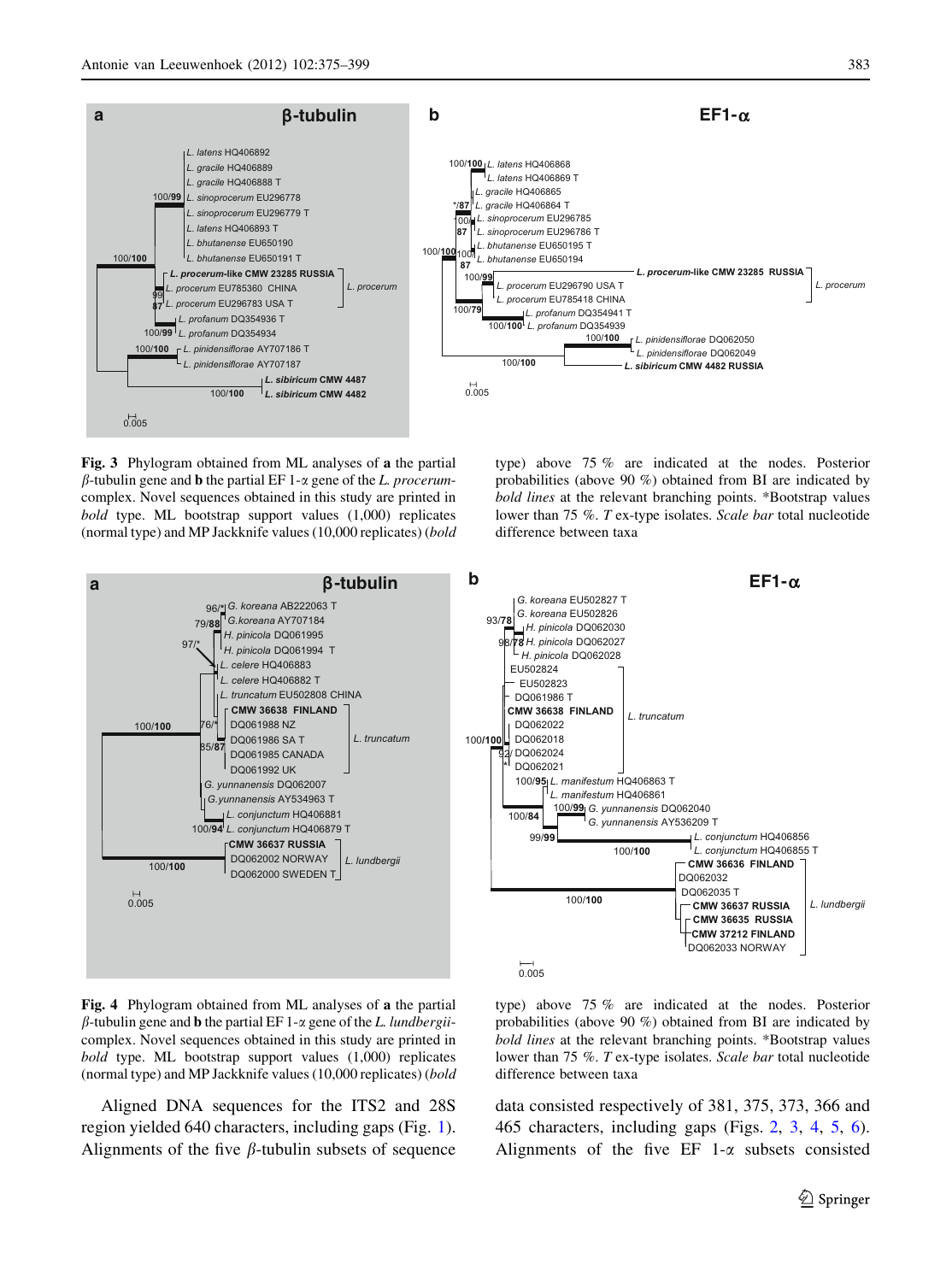<span id="page-9-0"></span>

Fig. 5 Phylogram obtained from ML analyses of a the partial  $\beta$ -tubulin gene and **b** the partial EF 1- $\alpha$  gene of the G. piceiperda-complex. Novel sequences obtained in this study are printed in bold type. ML bootstrap support values (1,000) replicates (normal type) and MP Jackknife values (10,000

respectively of 722, 790, 583, 608 and 875 characters, including gaps (Figs. [2](#page-7-0), [3,](#page-8-0) [4](#page-8-0), 5, [6](#page-10-0)). The Bayesian analyses for the ITS2 and 28S region, partial  $\beta$ -tubulin and EF 1- $\alpha$  genes produced trees with topologies similar to those of the ML and MP analyses. The best fitting substitution models selected for Bayesian analyses were GTR+I+G (Figs. [1](#page-5-0), [2a](#page-7-0), [3,](#page-8-0) [4](#page-8-0), 5, [6\)](#page-10-0) and  $GTR+G$  (Fig. [2](#page-7-0)b).

The ITS2 and 28S sequences were used to show the placement of the isolates within Grosmannia (Fig. [1](#page-5-0)). Comparisons of ITS2 and 28S sequences obtained for isolates in this study, with sequences from GenBank and the reference isolates, showed that our isolates resided in six species complexes. These were the G. galeiformis-, L. procerum-, L. lundbergii-, G. piceiperda-, G. olivacea- and G. penicillata-complexes. Isolates in these complexes could not be distinguished from closely related species in the ITS2 and 28S tree. However, some Russian isolates formed a wellresolved lineage closest to the G. penicillata-complex, but distinct from any known species for which sequences were available.

Analyses of the  $\beta$ -tubulin and EF 1- $\alpha$  data for isolates in the G. olivacea- and G. galeiformis-complexes (Fig. [2\)](#page-7-0) revealed more variation than was present in



replicates) (bold type) above 75 % are indicated at the nodes. Posterior probabilities (above 90 %) obtained from BI are indicated by bold lines at the relevant branching points. \*Bootstrap values lower than 75 %. T ex-type isolates. Scale bar total nucleotide difference between taxa

the ITS tree. Isolates from the survey resided in four lineages that included reference sequences of known species. The ex-type isolate of G. olivacea (Math.-Käärik) Zipfel, Z.W. de Beer & M.J. Wingf. and another isolate from Sweden, had sequences for both gene regions identical to those of some of Finland isolates (Fig. [2\)](#page-7-0). In the  $\beta$ -tubulin tree (Fig. [2a](#page-7-0)), some of the Russian isolates grouped in a well-supported lineage that included the ex-type isolate of G. cucullata (H. Solheim) Zipfel, Z.W. de Beer & M.J. Wingf., but in the EF 1- $\alpha$  tree (Fig. [2b](#page-7-0)), the Russian isolates formed a distinct lineage adjacent to that of the G. cucullata isolates. A third group of isolates grouped with an authentic isolate of Ophiostoma olivaceapini (R.W. Davidson) Seifert & G. Okada in the  $\beta$ -tubulin analyses (Fig. [2b](#page-7-0)), but differed in several bp from that isolate. These isolates also grouped together in EF  $1-\alpha$  (Fig. [2b](#page-7-0)), but showed more variability among isolates and had no branch support.

One of the Finnish isolates had identical sequences to the type specimen of G. galeiformis (B.K. Bakshi) Zipfel, Z.W. de Beer and M.J. Wingf. from Scotland (Fig. [2](#page-7-0)). However, the isolates from Mexico and Austria (labelled as a in Fig. [2\)](#page-7-0) previously treated as G. galeiformis based on ITS (Zhou et al. [2004c](#page-24-0)),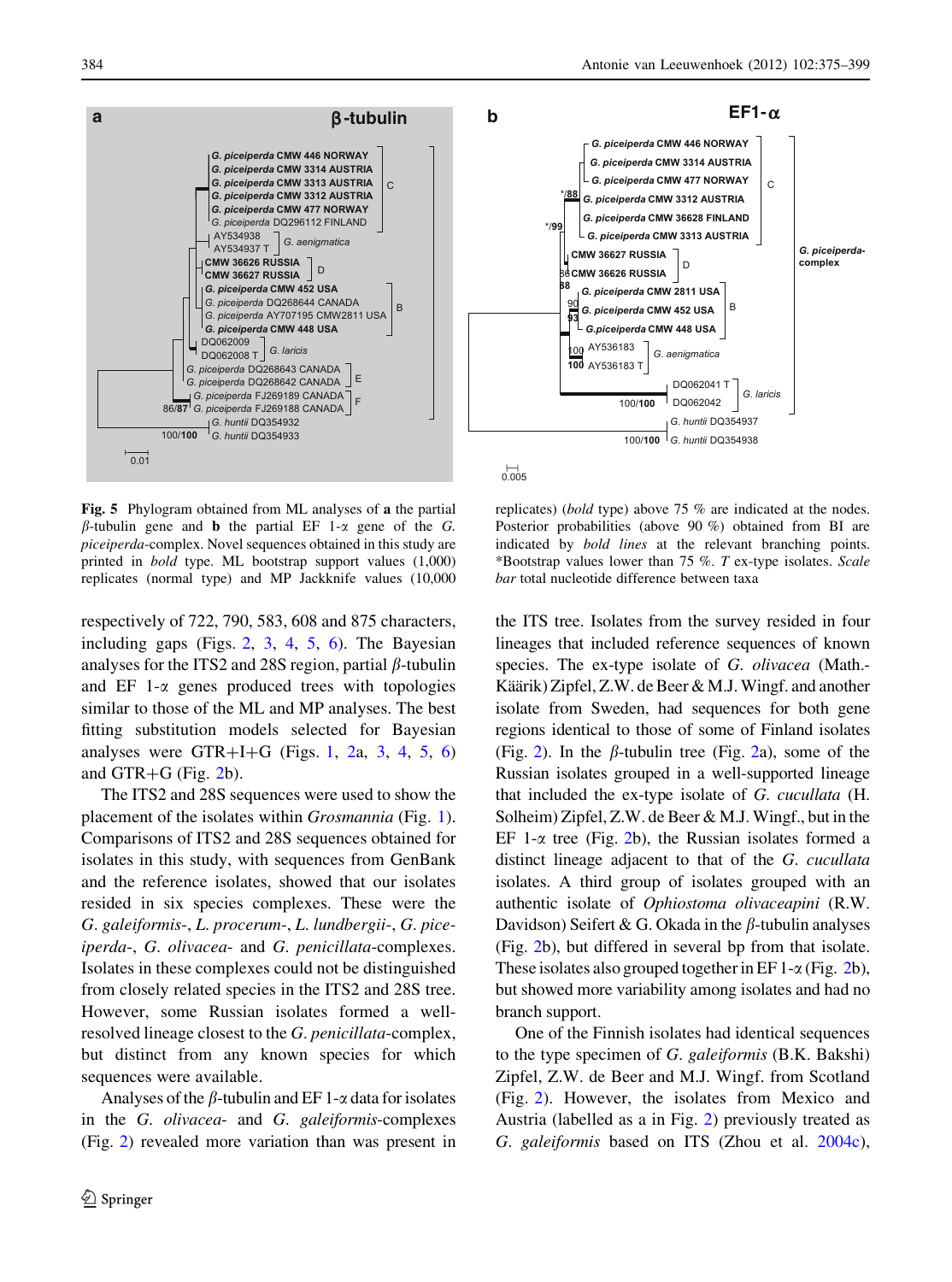<span id="page-10-0"></span>

Fig. 6 Phylogram obtained from ML analyses of a the partial  $\beta$ -tubulin gene and **b** the partial EF 1- $\alpha$  gene of the G. penicillata-complex. Novel sequences obtained in this study are printed in bold type. ML bootstrap support values (1,000) replicates (normal type) and MP Jackknife values (10,000

100/**95**

0.05

*L. altius* HQ406899 T *L. curviconidium* HQ406897 91/**100** *L. curviconidium* HQ406898 T

grouped as distinct from the ex-type of the species, and possibly represent undescribed taxa. Isolates from South Africa, Sweden and Chile, also previously considered as G. galeiformis (Zhou et al. [2004c](#page-24-0)), grouped with the ex-type and other isolates of G. radiaticola (J.J. Kim, Seifert & G.H. Kim) Zipfel, Z.W. de Beer & M.J. Wingf. The Russian isolates that grouped outside the G. penicillata-complex in ITS2- 28S (Fig. [1](#page-5-0)), were analysed with the G. olivacea- or G. galeiformis-complexes, but were very distinct from all the species complexes treated, forming a strongly supported lineage distinct from all other species.

One isolate collected in this study resided in the L. procerum-complex (Fig. [3\)](#page-8-0). Comparisons of the sequences for the partial  $\beta$ -tubulin gene (Fig. [3](#page-8-0)a) showed that this single isolate grouped in a wellsupported lineage with *L. procerum* (W.B. Kendr.) M.J. Wingf. However, the EF 1- $\alpha$  gene region showed

replicates) (bold type) above 75 % are indicated at the nodes. Posterior probabilities (above 90 %) obtained from BI are indicated by bold lines at the relevant branching points. \*Bootstrap values lower than 75%. T ex-type isolates. Scale bar total nucleotide difference between taxa

more variation, and this isolate could not be identified with certainty (Fig. [3b](#page-8-0)). The L. procerum-complex also included sequences for isolates representing L. bhutanense X.D. Zhou, K. Jacobs & M.J. Wingf., L. gracile Paciura, Z.W. de Beer & M.J. Wingf., L. latens Paciura, Z.W. de Beer & M.J. Wingf., L. pinidensiflorae Masuya & M.J. Wingf., L. profanum K. Jacobs, Eckhardt & M.J. Wingf., L. sibiricum K. Jacobs & M.J. Wingf., & L. sinoprocerum Quan Lu, Decock & Maraite.

Analyses of the  $\beta$ -tubulin and EF 1- $\alpha$  data for isolates in the L. lundbergii-complex confirmed the identities of two known species amongst the isolates obtained in this study (Fig. [4\)](#page-8-0). These included L. truncatum (M.J. Wingf. & Marasas) M.J. Wingf. & L. lundbergii Lagerb. & Melin. Based on the  $\beta$ -tubulin data, the isolates representing *L. truncatum* and L. lundbergii grouped in two lineages with good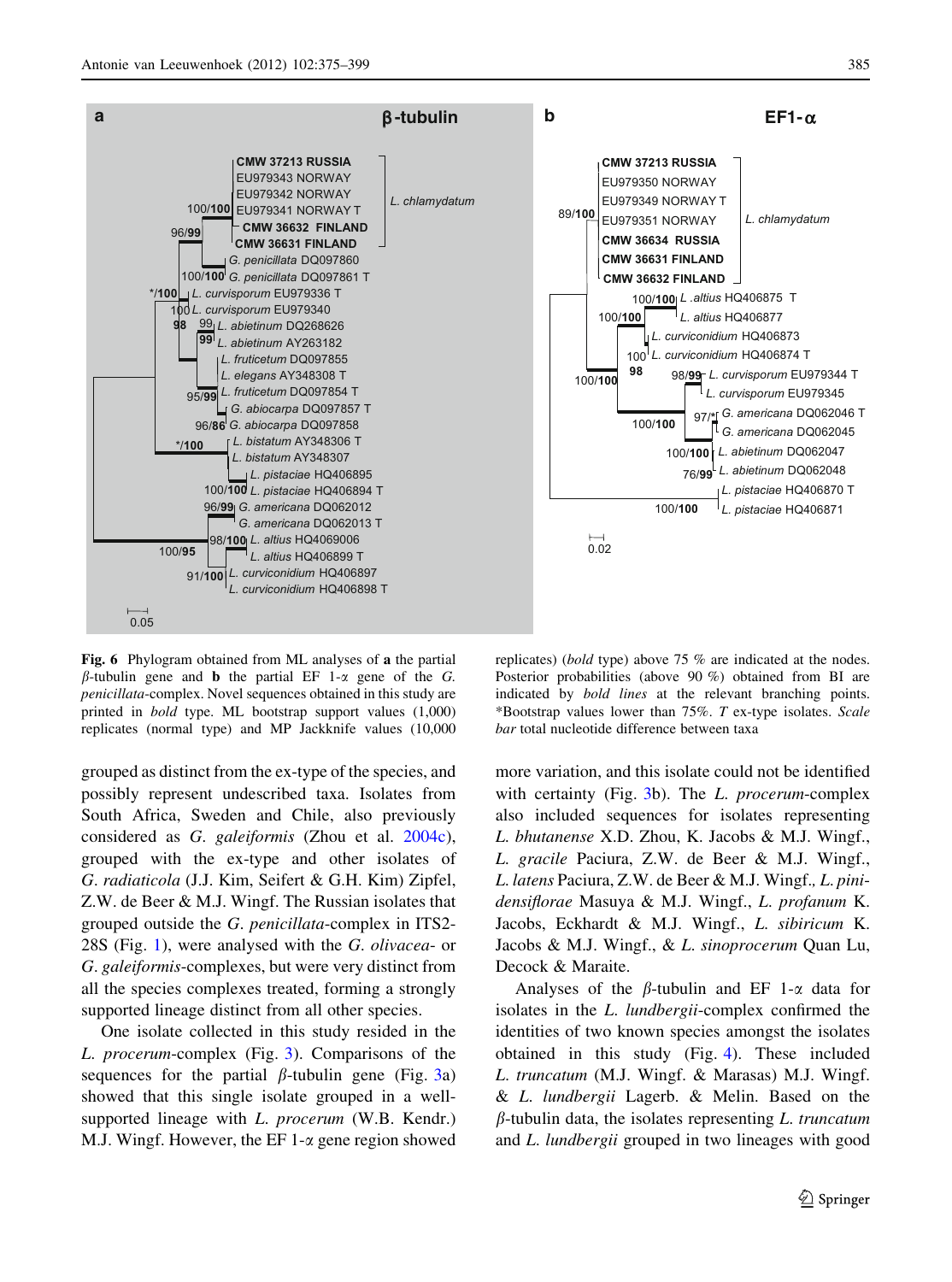|                                 |                | Finland              |                  |                  |                         |                  |                  |                  |                         |                  |                  |                  |                  |                  |                  |                  |                  |                  |                |
|---------------------------------|----------------|----------------------|------------------|------------------|-------------------------|------------------|------------------|------------------|-------------------------|------------------|------------------|------------------|------------------|------------------|------------------|------------------|------------------|------------------|----------------|
|                                 |                | Picea abies (spruce) |                  |                  |                         |                  |                  |                  |                         |                  |                  |                  |                  |                  |                  |                  |                  |                  |                |
|                                 |                |                      |                  |                  | Pinus sylvestris (pine) |                  |                  |                  |                         |                  |                  |                  |                  |                  |                  |                  |                  |                  |                |
| Beetle species $\rightarrow$    | 1              |                      | 3                |                  | $\overline{4}$          |                  | 5                |                  | 6                       |                  | $\,8\,$          |                  | 10               |                  | 11               |                  | 12               |                  | Total          |
| Fungus species $\downarrow$     | b              | g                    | b                | g                | $\mathbf b$             | g                | b                | g                | b                       | g                | $\mathbf b$      | g                | b                | g                | b                | g                | b                | g                |                |
| G. cucullata/G.<br>olivaceapini | $\overline{4}$ | $\mathbf{0}$         | 37               | 7                | 14                      | 3                | 14               | $\mathbf{0}$     | $\mathbf{0}$            | $\boldsymbol{0}$ | 15               | $\boldsymbol{0}$ | $\overline{4}$   | $\boldsymbol{0}$ | $\mathbf{1}$     | $\boldsymbol{0}$ | $\overline{c}$   | $\mathbf{0}$     | 99             |
| G. galeiformis                  | $\mathbf{0}$   | $\mathbf{0}$         | $\boldsymbol{0}$ | 0                | $\boldsymbol{0}$        | $\overline{c}$   | $\boldsymbol{0}$ | 1                | $\boldsymbol{0}$        | $\mathbf{0}$     | $\boldsymbol{0}$ | 5                | $\boldsymbol{0}$ | $\boldsymbol{0}$ | $\boldsymbol{0}$ | 0                | $\boldsymbol{0}$ | $\mathbf{0}$     | 8              |
| G. olivacea                     | 9              | 17                   | $\mathbf{0}$     | $\overline{0}$   | $\mathbf{0}$            | $\mathbf{0}$     | $\mathbf{0}$     | $\mathbf{0}$     | $\mathbf{0}$            | $\mathbf{0}$     | $\mathbf{0}$     | $\theta$         | $\overline{0}$   | 0                | $\overline{0}$   | 0                | $\mathbf{0}$     | $\Omega$         | 26             |
| G. piceiperda-complex           | $\overline{0}$ | $\theta$             | $\boldsymbol{0}$ | 0                | $\boldsymbol{0}$        | $\overline{0}$   | $\boldsymbol{0}$ | $\mathbf{0}$     | $\boldsymbol{0}$        | $\mathbf{1}$     | $\boldsymbol{0}$ | $\theta$         | $\boldsymbol{0}$ | $\mathbf{0}$     | $\boldsymbol{0}$ | $\overline{0}$   | $\boldsymbol{0}$ | $\Omega$         | $\mathbf{1}$   |
| L. taigense sp. nov.            | 0              | $\Omega$             | $\mathbf{0}$     | $\overline{0}$   | $\mathbf{0}$            | $\mathbf{0}$     | $\boldsymbol{0}$ | $\mathbf{0}$     | $\overline{0}$          | $\mathbf{0}$     | $\mathbf{0}$     | $\mathbf{0}$     | $\overline{0}$   | $\mathbf{0}$     | $\overline{0}$   | 0                | $\mathbf{0}$     | $\Omega$         | $\Omega$       |
| L. chlamydatum                  | 8              | $\theta$             | 2                | $\overline{0}$   | 1                       | $\mathbf{0}$     | 5                | $\mathbf{0}$     | 18                      | $\mathbf{0}$     | $\mathbf{0}$     | $\overline{0}$   | $\overline{0}$   | $\overline{0}$   | $\overline{0}$   | $\overline{0}$   | 1                | $\mathbf{0}$     | 34             |
| L. lundbergii                   | $\Omega$       | $\Omega$             | 4                | 0                | 6                       | $\Omega$         | 5                | $\mathbf{0}$     | $\mathbf{1}$            | $\Omega$         | $\mathbf{0}$     | $\Omega$         | $\overline{0}$   | $\mathbf{0}$     | $\overline{0}$   | $\overline{0}$   | $\overline{0}$   | $\Omega$         | 16             |
| L. procerum-like                | $\Omega$       | $\overline{0}$       | $\mathbf{0}$     | 0                | $\boldsymbol{0}$        | $\mathbf{0}$     | $\boldsymbol{0}$ | $\mathbf{0}$     | $\boldsymbol{0}$        | $\overline{0}$   | $\boldsymbol{0}$ | $\mathbf{0}$     | $\boldsymbol{0}$ | $\overline{0}$   | $\overline{0}$   | 0                | $\boldsymbol{0}$ | $\mathbf{0}$     | $\overline{0}$ |
| L. truncatum                    | $\overline{0}$ | $\overline{0}$       | 1                | $\overline{0}$   | $\theta$                | $\overline{0}$   | $\overline{0}$   | $\overline{0}$   | $\overline{0}$          | $\mathbf{0}$     | $\mathbf{0}$     | $\overline{0}$   | $\overline{0}$   | $\mathbf{0}$     | $\overline{0}$   | $\mathbf{0}$     | $\mathbf{0}$     | $\mathbf{0}$     | 1              |
| Total isolates                  | 21             | 17                   | 44               | 7                | 21                      | 5                | 24               | 1                | 19                      | 1                | 15               | 5                | 4                | $\Omega$         | 1                | $\theta$         | 3                | $\Omega$         | 188            |
|                                 |                | Russia               |                  |                  |                         |                  |                  |                  |                         |                  |                  |                  |                  |                  |                  |                  |                  |                  |                |
|                                 |                | Picea abies (spruce) |                  |                  |                         |                  |                  |                  |                         |                  |                  |                  |                  |                  |                  |                  |                  |                  |                |
|                                 |                |                      |                  |                  |                         |                  |                  |                  | Pinus sylvestris (pine) |                  |                  |                  |                  |                  |                  |                  |                  |                  |                |
| Beetle species $\rightarrow$    |                | 1                    |                  | 2                |                         | 3                |                  | 5                |                         | 6                |                  |                  | $\overline{7}$   |                  | 9                |                  | 11               |                  | Total          |
| Fungus species $\downarrow$     |                | b                    | g                | b                | g                       | b                | g                | b                | g                       | b                | g                |                  | b                | g                | b                | g                | b                | g                |                |
| G. cucullata/G. olivaceapini    |                | $\overline{4}$       | 6                | $\mathbf{0}$     | $\overline{0}$          | $\overline{4}$   | $\mathbf{1}$     | $\mathbf{0}$     | $\boldsymbol{0}$        | $\overline{0}$   | $\mathbf{0}$     |                  | $\mathbf{0}$     | $\mathbf{1}$     | $\overline{0}$   | $\overline{0}$   | $\mathbf{1}$     | $\mathbf{0}$     | 19             |
| G. galeiformis                  |                | $\boldsymbol{0}$     | 0                | $\boldsymbol{0}$ | $\boldsymbol{0}$        | $\boldsymbol{0}$ | 0                | $\boldsymbol{0}$ | $\mathbf{0}$            | $\boldsymbol{0}$ | 0                |                  | $\boldsymbol{0}$ | $\boldsymbol{0}$ | 0                | $\boldsymbol{0}$ | $\boldsymbol{0}$ | 0                | 0              |
| G. olivacea                     |                | 2                    | $\boldsymbol{0}$ | 6                | 4                       | 1                | $\overline{0}$   | $\Omega$         | $\mathbf{0}$            | $\mathbf{0}$     | $\boldsymbol{0}$ |                  | $\mathbf{0}$     | $\mathbf{0}$     | $\mathbf{1}$     | $\mathbf{0}$     | $\mathbf{0}$     | $\overline{0}$   | 14             |
| G. piceiperda-complex           |                | 4                    | 0                | $\boldsymbol{0}$ | $\mathbf{0}$            | $\boldsymbol{0}$ | $\overline{0}$   | $\mathbf{0}$     | 3                       | 1                | 1                |                  | $\boldsymbol{0}$ | $\boldsymbol{0}$ | 0                | $\boldsymbol{0}$ | $\mathbf{0}$     | $\boldsymbol{0}$ | 9              |
| L. taigense sp. nov.            |                | 3                    | $\boldsymbol{0}$ | $\overline{0}$   | $\overline{0}$          | 1                | $\mathbf{1}$     | 1                | $\mathbf{1}$            | 4                | $\overline{c}$   |                  | $\overline{0}$   | $\mathbf{1}$     | $\boldsymbol{0}$ | $\overline{0}$   | $\overline{0}$   | $\boldsymbol{0}$ | 14             |
| L. chlamydatum                  |                | 1                    | 1                | $\boldsymbol{0}$ | $\mathbf{0}$            | 1                | $\overline{0}$   | $\overline{0}$   | $\mathbf{0}$            | 2                | 9                |                  | $\mathbf{0}$     | $\mathbf{0}$     | 0                | $\overline{0}$   | $\overline{0}$   | $\mathbf{0}$     | 15             |
| L. lundbergii                   |                | $\mathbf{0}$         | $\Omega$         | $\overline{0}$   | $\overline{0}$          | 1                | $\overline{0}$   | 3                | $\mathbf{0}$            | $\overline{c}$   | $\mathbf{0}$     |                  | $\mathbf{0}$     | $\mathbf{0}$     | $\boldsymbol{0}$ | $\mathbf{0}$     | $\mathbf{0}$     | $\mathbf{0}$     | 6              |
| L. procerum-like                |                | $\mathbf{0}$         | $\Omega$         | $\boldsymbol{0}$ | $\mathbf{0}$            | $\mathbf{0}$     | $\overline{0}$   | 1                | $\mathbf{0}$            | $\overline{0}$   | $\boldsymbol{0}$ |                  | $\mathbf{0}$     | $\mathbf{0}$     | $\Omega$         | $\mathbf{0}$     | $\overline{0}$   | $\mathbf{0}$     | 1              |
| L. truncatum                    |                | $\mathbf{0}$         | $\Omega$         | $\overline{0}$   | $\mathbf{0}$            | $\Omega$         | $\overline{0}$   | $\Omega$         | $\mathbf{0}$            | $\overline{0}$   | $\Omega$         |                  | $\Omega$         | $\mathbf{0}$     | $\theta$         | $\overline{0}$   | $\overline{0}$   | $\Omega$         | $\overline{0}$ |
| Total isolates                  |                | 14                   | 7                | 6                | 4                       | 8                | $\overline{2}$   | 5                | 4                       | 9                | 12               |                  | $\overline{0}$   | $\overline{2}$   | 1                | $\overline{0}$   | 1                | $\overline{0}$   | 75             |

<span id="page-11-0"></span>Table 3 Number of *Grosmannia* and *Leptographium* isolates obtained from 12 bark beetle species and their galleries during the course of this study

Bark beetle species: 1 Ips typographus; 2 Ips sp.; 3 Dryocoetes autographus; 4 Hylastes brunneus; 5 Hylurgops palliatus; 6 Pityogenes chalcographus; 7 Pityogenes sp.; 8 Trypodendron lineatum; 9 Ips sexdentatus; 10 Tomicus piniperda; 11 Tomicus minor; 12 Orthotomicus suturalis

b beetles, g galleries

statistical support (Fig. [4](#page-8-0)a). However, in the EF  $1-\alpha$ tree (Fig. [4b](#page-8-0)) the monophyly of L. truncatum was not supported. Other species included in the complex were G. koreana J.J. Kim & G.H. Kim, G. yunnanensis Yamaoka, Masuya & M.J. Wingf., L. celere Paciura, Z.W. de Beer & M.J. Wingf., L. conjunctum Paciura, Z.W. de Beer & M.J. Wingf., L. manifestum Paciura, Z.W. de Beer & M.J. Wingf., and Hyalorhinocladiella pinicola K. Jacobs & M.J. Wingf.

Comparisons of the  $\beta$ -tubulin and EF 1- $\alpha$  sequences for isolates in the G. piceiperda-complex (Fig. [5\)](#page-9-0) revealed that isolates labelled as G. piceiperda (Rumbold) Goid. from GenBank and our reference collection formed four distinct lineages (B, C, E, F).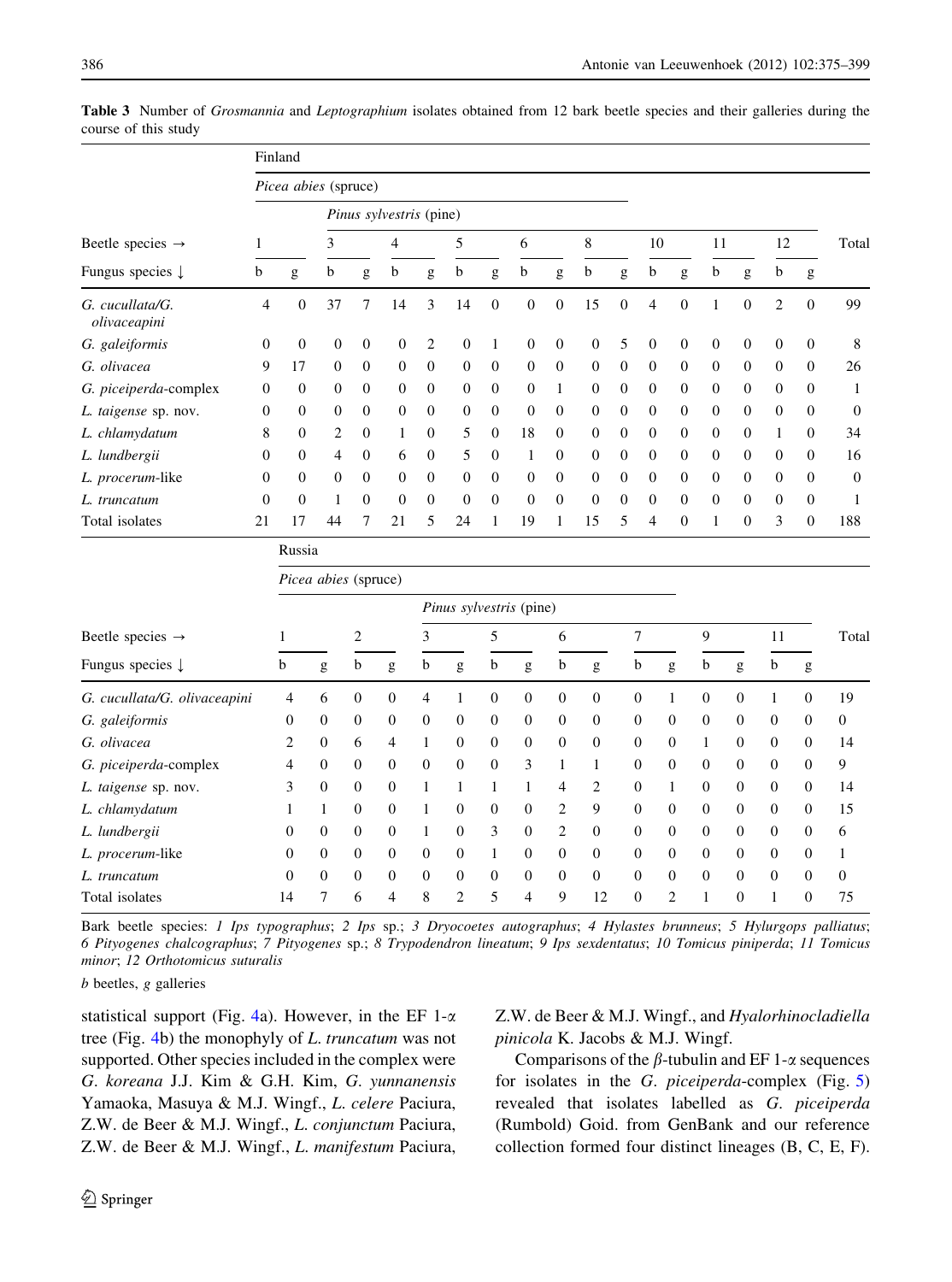Three of these (B, E, F) included only North American isolates, while isolates from Finland, Norway and Austria formed a distinct lineage (C), and those from Russia another lineage (D). Isolates of G. aenigmatica (K. Jacobs, M.J. Wingf. & Yamaoka) Zipfel, Z.W. de Beer & M.J. Wingf. & G. laricis (K. van der Westhuizen, Yamaoka & M.J. Wingf.) Zipfel, Z.W. de Beer & M.J. Wingf., also formed distinct lineages in the complex. All isolates in these five lineages originated from Picea, except one isolate (CMW 452) that came from Pseudotsuga Carr. in the USA.

Based on the analyses of the three gene regions (Figs. [1](#page-5-0), [6\)](#page-10-0), the following species were shown to form part of the G. penicillata-complex: G. penicillata (Grosmann) Goid., G. abiocarpa (R.W. Davidson) Zipfel, Z.W. de Beer & M.J. Wingf., G. americana (K. Jacobs & M.J. Wingf.) Zipfel, Z.W. de Beer & M.J. Wingf., L. abietinum (Peck) M.J. Wingf., L. altius Paciura, Z.W. de Beer & M.J. Wingf., L. bistatum J.J. Kim & G.H. Kim, L. curviconidium Paciura, Z.W. de Beer & M.J. Wingf., L. curvisporum K. Jacobs, M.J. Wingf. & H. Solheim, L. chlamydatum K. Jacobs, M.J. Wingf. & H. Solheim, L. fruticetum Alamouti, J.J. Kim & C. Breuil, and L. pistaciae Paciura, Z.W. de Beer & M.J. Wingf. In the  $\beta$ -tubulin trees (Fig. [6a](#page-10-0)), L. elegans M.J. Wingf., Crous & Tzean also grouped in the complex, but based on ITS2-LSU it grouped outside this complex (data not shown). All the Russian and Finnish isolates that formed part of this species complex grouped with L. chlamydatum (Fig. [6](#page-10-0)).

#### Taxonomy

DNA sequences produced in the present study confirmed that one group of isolates obtained from Russia represented an undescribed taxon that is described below. Sequence data for authentic isolates of O. olivaceapini and the ex-type isolate of H. pinicola confirmed that these two species have been treated in inappropriate genera. New combinations are provided for these species.

Leptographium taigense Linnakoski, Z.W. de Beer & M.J. Wingf. sp. nov. (Fig. [7](#page-13-0)). MB 564881

Etymology. The epithet taigense refers to taiga, also known as the boreal forests and the habitat in which this species was found.

Teleomorph unknown. Synnematous macronematal conidiogenous structures predominant in culture (Fig. [7a](#page-13-0)–d). Conidiophores single or in groups, dark brown,  $(120-)287-566(-681)$  µm long including hyaline capitulum,  $(24-)37-102(-142)$  µm wide at base; conidiogenous cells  $(13-)17-22(-25) \times 1-1.5$  µm (Fig. [7b](#page-13-0)); conidia hyaline, aseptate, oblong,  $(2-)2.5-3(-3.5) \times 1-1.5 \mu m$  (Fig. [7b](#page-13-0)–d), aggregating into a mucilaginous spore drop. Rhizoid-like structures present. Mononematous leptographium-like synanamorph present (Fig. [7](#page-13-0)f), but observed less frequently in culture. Mononematous conidiophores (Fig. [7e](#page-13-0)) typically soon aggregate to form synnematous structures. Conidiophores with up to 9 septa, (39–)  $112-223(-257)$  µm in length, rhizoid-like structures occasionally present. Stipes hyaline to light olivaceous, cylindrical,  $(18–)66–173(-232) \mu m$  long and  $(1.5–)$  $(2-2.5(-3))$  µm wide, apical cell not swollen, basal cell not swollen. Conidiogenous apparatus (22–)37–65(– 94) μm long, excluding the conidial mass, with multiple series of cylindrical branches. Primary branches 2–3, cylindrical,  $0-1$  septate,  $(6-)7-20(-37)$  µm long and  $(1-)1.5-2.5(-3)$  µm wide. Secondary branches occasionally swollen,  $(5-)8-12(-16)$  µm long and  $(1-)$  $1.5-3.5(-4.5)$  µm wide. Tertiary branches sometimes observed, typically swollen,  $(7.5-)8-11(-12.5) \mu m$ long and  $3-4(-5)$  µm wide. Conidiogenous cells discrete, 2–7 per branch, cylindrical, tapering slightly at the apex,  $(10-)14-22(-28)$  µm long and  $1-1.5(-2)$  µm wide. Conidia hyaline, oblong, with rounded apices and truncate bases,  $(2-)2.5-3.5(-4) \times 1-1.5(-2) \text{ }\mu\text{m}$ ; accumulating in hyaline, slimy droplets at the apex of conidiogenous apparatus.

Colonies at first hyaline, later become light brown where synnemata form (Fig. [7](#page-13-0)g). Mycelium superficial on the agar, small tufts of white aerial mycelium present. Synnematous anamorph dominant in cultures. Optimal temperature for growth  $25^{\circ}$ C, no growth observed at 5 and 35  $\degree$ C. The mean radial growth rate at optimal temperature  $5.5 \ (\pm 0.3) \text{ mm/d.}$ 

Host range: associated with Dryocoetes autographus Ratz., I. typographus, Pityogenes chalcographus L. and Pityogenes sp. on spruce, and Hylurgops palliatus Gyll. on pine and spruce. Distribution: Presently known from Kivennapa, Lisino-Corpus, and Nurmoila, Russia.

Specimens examined: RUSSIA, Lisino-Corpus, isolated from I. typographus infesting P. abies, Feb. 2006, R. Linnakoski, holotype KUO 022077, living culture CBS 128927, CMW 36630; RUSSIA, Lisino-Corpus, isolated from H. palliatus infesting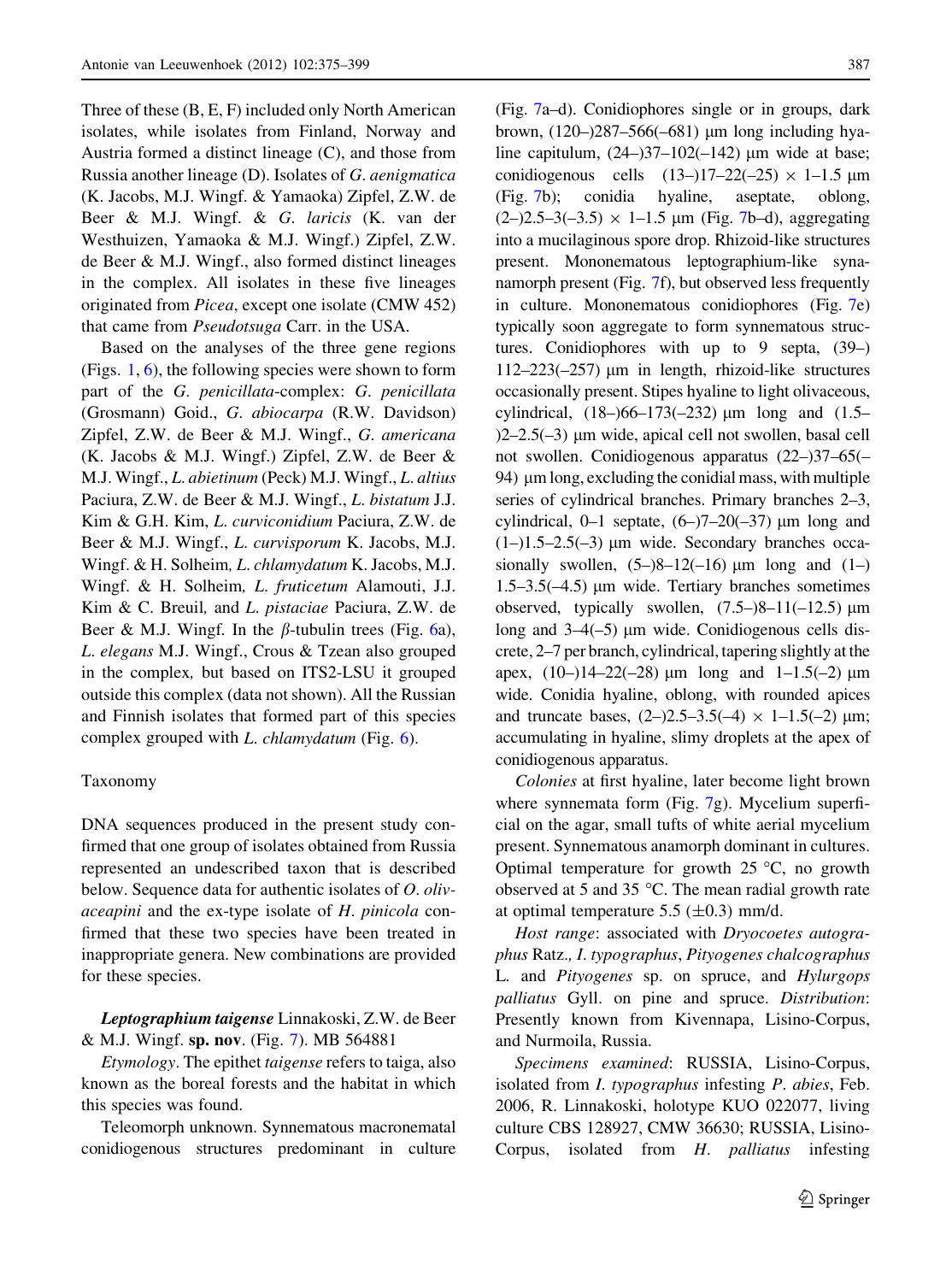<span id="page-13-0"></span>

Fig. 7 Morphological characters of Leptographium taigense (ex-type isolate) anamorph structures. a synnematous anamorph; b scanning electron micrograph (SEM) of conidiogenous cells of synnematous anamorph; c conidia; d SEM of

conidia; e aggregated conidiophores of leptographium-like anamorph; f mononematous conidiophores; g fourteen day old culture on MEA. Scale bars: **a**, **e**,  $\mathbf{f} = 100 \text{ µm}$ ; **b**,  $\mathbf{d} = 2 \text{ µm}$ ,  $c = 10 \mu m$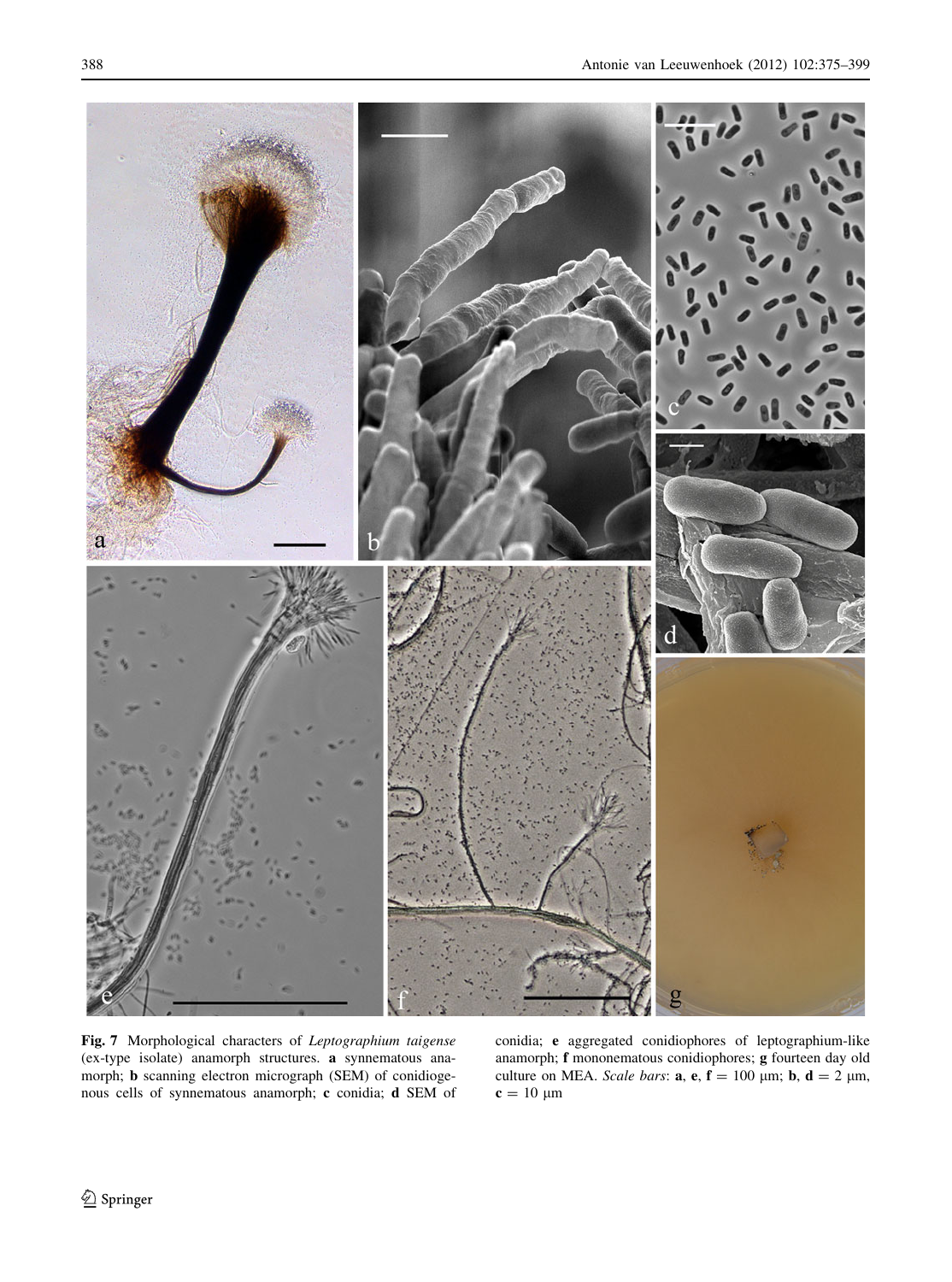P. sylvestris, Feb. 2006, R. Linnakoski, paratype KUO 022078, living culture CBS 128926, CMW 36629.

Note: Attempts to obtain sexual structures for this taxon using mating studies were not successful. The asexual structures superficially resemble pesotum-like synnematous structures. Previously, synnematous anamorphs of Grosmannia have been treated in Pesotum (Okada et al. [1998;](#page-23-0) Kim et al. [2005;](#page-22-0) Zipfel et al. [2006\)](#page-24-0). However, the type species for Pesotum is the anamorph of *O. ulmi* (Buisman) Nannf., which forms part of the genus Ophiostoma (Harrington et al. [2001;](#page-21-0) Zipfel et al. [2006](#page-24-0)). Thus, under emended Code (see discussion) Pesotum will be treated as synonym of Ophiostoma and is not available for species in other phylogenetically defined genera. Harrington et al. [\(2001](#page-21-0)) suggested the use of Phialographium for synnematous anamorphs of Grosmannia, but the type species for Phialographium, G. sagmatospora (E.F. Wright & Cain) Zipfel, Z.W. de Beer & M.J. Wingf., groups in the G. olivacea complex, and we would prefer not to apply that genus name at present outside of that complex. On closer inspection it is clear that the synnemata of L. taigense are aggregations of typical leptographium-like conidiomata (Fig. [7](#page-13-0)e). For this reason, and based on phylogenetic inference, this species is treated in *Leptographium*.

Grosmannia olivaceapini (R.W. Davidson) Z.W. de Beer, Linnakoski & M.J. Wingf. comb. nov. MB 564882

 $\equiv$  Ceratocystis olivaceapini R.W. Davidson, Mycologia 63: 7. 1971.

 $\equiv$  *Ophiostoma olivaceapini* (R.W. Davidson) Seifert & G. Okada, in Okada et al., Can. J. Bot. 76: 1504. 1998.

Note: DNA sequences produced for an authentic isolate of this species (CBS 504.86) in the present study, as well as some unpublished ITS sequences (AJ538336) produced earlier by Villarreal et al. [\(2005](#page-23-0)) for another authentic isolate (MUCL 18368), confirmed its placement in the genus Grosmannia. The sheathed ascospores and synnematous anamorph of this species (Davidson [1971;](#page-20-0) Upadhyay [1981](#page-23-0); Mouton et al. [1992](#page-22-0)) closely resemble those of species such as G. olivacea (Mathiesen [1951\)](#page-22-0), G. sagmatospora (Wright and Cain [1961](#page-24-0)), G. davidsonii (Olchowecki and Reid [1974](#page-23-0)) and G. cucullata (Solheim [1986\)](#page-23-0), supporting the new combination provided here.

Leptographium pinicola (K. Jacobs & M.J. Wingf.) Z.W. de Beer, Linnakoski & M.J. Wingf. comb. nov. MB 564883

 $\equiv$  Hyalorhinocladiella pinicola K. Jacobs & M.J. Wingf., Mycol. Res. 109: 1157. 2005.

Note: This species was described in the genus Hyalorhinocladiella H.P. Upadhyay & W.B. Kendr. based on its sparse conidiogenous apparatuses (Jacobs et al. [2005\)](#page-21-0). However, the type species of Hyalorhinocladiella, H. minuta-bicolor (R.W. Davidson) H.P. Upadhyay & W.B. Kendr., is the anamorph of Ceratocystiopsis minuta-bicolor (R.W. Davidson) H.P. Upadhyay, which groups in Ceratocystiopsis H.P. Upadhyay & W.B. Kendr. (Zipfel et al. [2006](#page-24-0)). Under the emended Code (see discussion) Hyalorhinocladiella will thus be treated as synonym of Ceratocystiopsis. Our phylogenetic analyses confirmed that H. pinicola forms part of the L. lundbergii-complex. The conidiogenous structures of H. pinicola (Jacobs et al. [2005](#page-21-0)) should be interpreted as reduced or degenerative Leptographium structures. Furthermore, their conidia resemble those of species such as L. truncatum (Jacobs et al. [2005](#page-21-0)), rather than those of Ceratocystiopsis anamorphs. It is thus inappropriate to treat H. pinicola in Hyalorhinocladiella, despite superficial morphological resemblances, while it clearly belongs in Leptographium. Leptographium pinicolum should not to be confused with Ceratocystis pinicola T.C. Harr. & M.J. Wingf. (Harrington and Wingfield [1998](#page-21-0)), nor Ophiostoma pinicola G.H. Zhao [nom. inval. Art. 36.1, 37.1 & 37.5 ICBN] (Zhao [2005](#page-24-0)).

# **Discussion**

Ten species of Grosmannia and Leptographium were detected in this study. They were identified amongst a total of 263 isolates found in association with 12 different bark beetle species, infesting P. abies and P. sylvestris in the eastern parts of Finland and the Karelia region of Russia. All isolates belonged to one of ten species residing in the following six species complexes in Grosmannia, which have been redefined based on DNA sequence data: the G. galeiformis-, L. procerum-, L. lundbergii-, G. piceiperda-, G. olivacea- and G. penicillata-complexes. The species included G. galeiformis, G. olivacea, L. chlamydatum,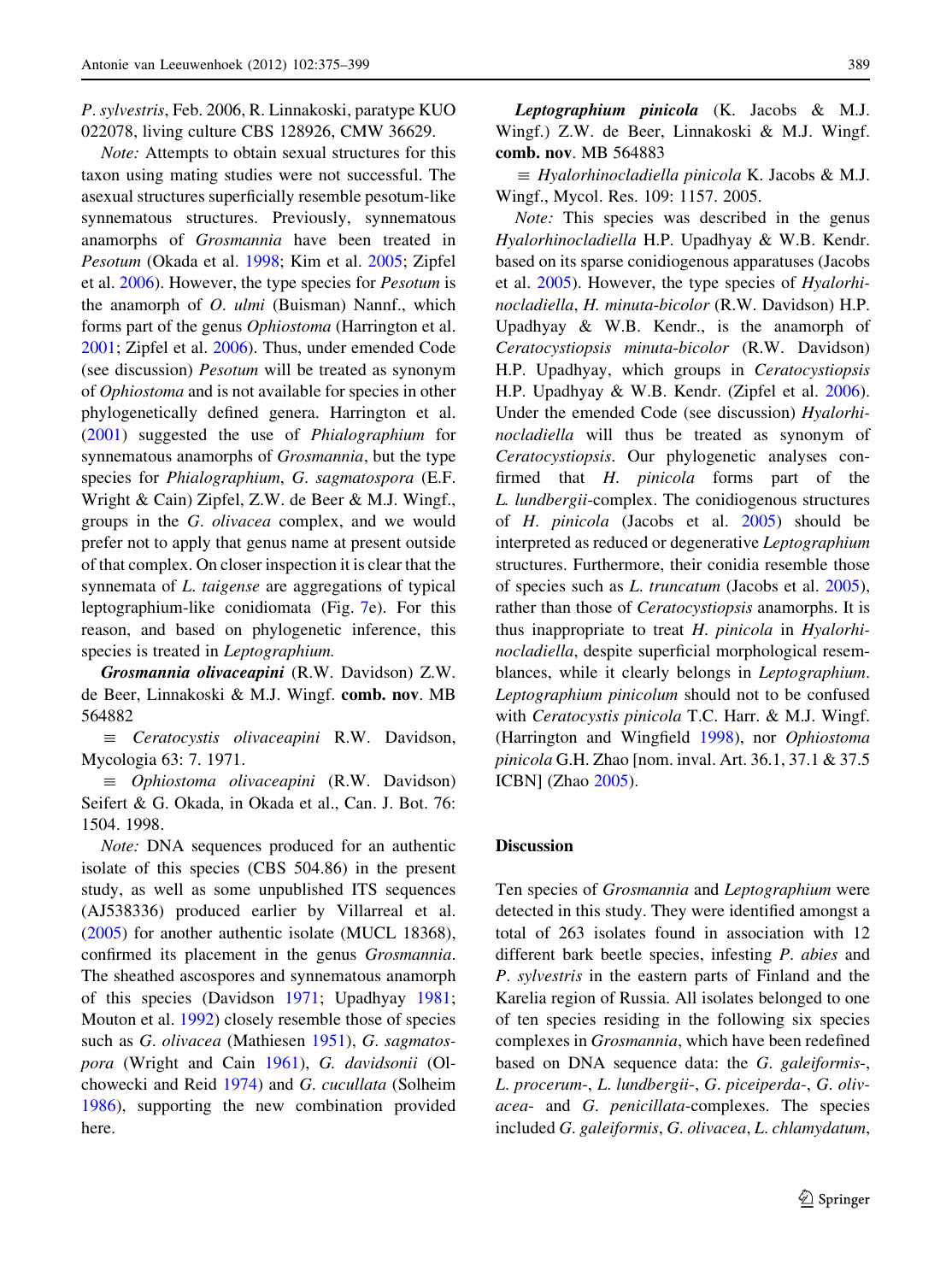L. lundbergii, L. truncatum and the novel species described here as L. taigense. In addition, isolates closely related to L. cucullata, G. olivaceapini, G. piceiperda and L. procerum were found, but these grouped in complexes where all species could not be delineated with certainty. The most commonly encountered species in this study were L. chlamydatum, G. olivacea and those in the G. cucullata-G. olivaceapini group. The fungi discovered in this study are all species or relatives of species that have previously been found in Europe (Hallaksela [1977](#page-21-0); Viiri [1997](#page-23-0); Kirisits [2004](#page-22-0); Jacobs et al. [2010\)](#page-21-0).

The definition of species complexes in the genera Grosmannia and Leptographium in previous studies was obscured due to the lack of teleomorph structures in many species, overlapping morphological features of their anamorphs, and the exclusion of species producing synnematous anamorphs. Analyses of DNA sequence data representing most species in these genera provided the opportunity, not only to identify the species collected, but also to more accurately delineate them and to highlight taxonomic problems in some of these species complexes. The species obtained in this study are thus discussed and interpreted within the context of the species complexes to which they belong. The species complexes have consistently been named based on the oldest known species in each complex.

In view of the recent changes to the International Code of Nomenclature for algae, fungi and plants (ICN) that suggest the discontinuation of the dual nomenclature system for pleomorphic fungi (Hawksworth [2011](#page-21-0); Hawksworth et al. [2011](#page-21-0); Wingfield et al. [2012](#page-24-0)), it is necessary to explain the approach followed for naming taxa in the present study. The changes to the Code imply that Leptographium should have priority over Grosmannia as the older of the two names. However, analyses of ribosomal data in this (Fig. [1](#page-5-0)) and other recent studies (Harrington et al. [2010](#page-21-0); Six et al. [2011](#page-23-0); Duong et al. [2012\)](#page-20-0) suggest that *Leptographium* is not a well-supported, monophyletic genus, as had previously been suggested (Zipfel et al. [2006](#page-24-0); Massoumi Alamouti et al. [2009\)](#page-22-0). The type species for Leptographium forms part of the L. lundbergii-complex, while G. penicillata, the type species for Grosmannia, together with several other species, forms a distinct lineage. Presently available data are not adequate to determine whether these lineages represent distinct genera or not. A comprehensive multigene study including species

representing all genera in the Ophiostomatales will be required to confirm or reject the monophyly of these genera. For the purposes of the present study, we have retained the *status quo*, referring to asexually reproducing species as Leptographium and to sexually reproducing species as Grosmannia (Zipfel et al. [2006](#page-24-0)). However, our concept of Leptographium is based on phylogenetic relatedness, rather than on morphology alone, which means we accept a wider spectrum of morphological types. On one side of this spectrum are species with reduced hyalorhinocladiellalike structures (e.g. L. *pinicolum*). Forming the centre of the spectrum are the majority of species with typical leptographium-like anamorphs, while on the other side of the spectrum we include synnematous aggregates of leptographium-like structures. Examples of the latter include L. taigense and the anamorph of G. clavigera (R.C. Rob.-Jeffr. & R.W. Davidson) Zipfel, Z.W. de Beer & M.J. Wingf., which had been treated as L. clavigerum by Six et al. [\(2003\)](#page-23-0) and as P. clavigerum (H.P. Upadhyay) G. Okada & Seifert by Okada et al. [\(1998\)](#page-23-0).

## The G. olivacea-complex

A relatively common species found in the survey had sequences identical to the ex-type isolate of G. olivacea (Figs. [1,](#page-5-0) [2\)](#page-7-0). This species is characterized by a synnematous anamorph (Mathiesen [1951](#page-22-0)), and has thus been excluded from earlier treatments of the genus Leptographium (Jacobs et al. [2001;](#page-21-0) Jacobs and Wingfield [2001\)](#page-21-0). Kim et al. ([2005\)](#page-22-0) showed that it grouped amongst Leptographium species and Zipfel et al. [\(2006](#page-24-0)) transferred it to Grosmannia. Massoumi Alamouti et al. [\(2007](#page-22-0)) and Six et al. ([2011\)](#page-23-0) showed a close relationship between G. olivacea, G. cucullata and G. olivaceapini. Not surprisingly, all the species grouping with G. olivacea based on our analyses (Figs. [1](#page-5-0), [2\)](#page-7-0) have similar teleomorphs and synnematous anamorphs: G. sagmatospora (Wright and Cain [1961\)](#page-24-0), G. olivaceapini (Davidson [1971](#page-20-0)), G. davidsonii (Olchowecki and Reid [1974](#page-23-0)), and G. cucullata (Solheim [1986](#page-23-0)).

G. olivacea was originally described from bluegreen stained pine in association with the cerambycid beetle, Acanthocinus aedilis L., in Sweden (Mathiesen [1951\)](#page-22-0). In this study, the fungus was mainly isolated from an *Ips* sp., with a single isolate from *D. autog*raphus, which suggest that the fungus does not have a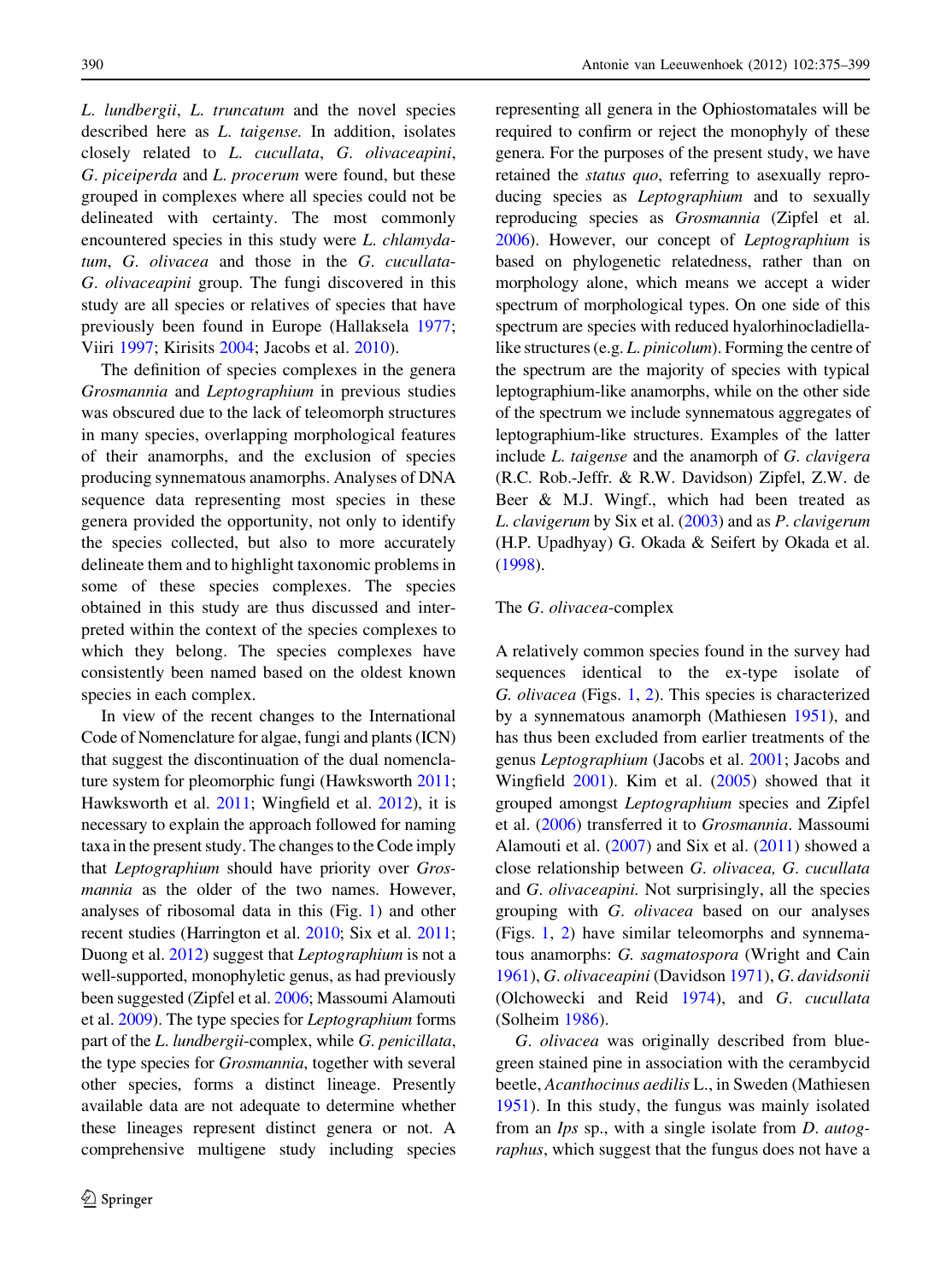specific association with a single beetle species. G. olivacea has also been reported from Dendroctonus rufipennis (Kirby) (Hinds and Buffam [1971](#page-21-0); Ohsawa et al. [2000](#page-23-0)) and Polygraphus rufipennis (Kirby) (Ohsawa et al. [2000\)](#page-23-0) infesting spruce in North America, but these reports should be considered with caution since the identifications were based solely on morphology.

By far the largest group of isolates collected in this study and from both Finland and Russia clustered with isolates of G. cucullata and G. olivaceapini (Fig. [2](#page-7-0)). Some Russian isolates in this study grouped with G. cucullata from Norway, Austria and Japan. An unpublished  $\beta$ -tubulin sequence from GenBank, produced by Bernier et al. ([2004\)](#page-20-0) for an isolate from Dryocoetes affaber (Mann.) in Canada labeled as G. cucullata, grouped close to, but distinct from the ex-type isolate of G. cucullata (Fig. [2](#page-7-0)a). The ex-type isolate of G. olivaceapini grouped close to some of our Finnish isolates (Fig. [2](#page-7-0)), but differed slightly in both  $\beta$ -tubulin and EF 1- $\alpha$  sequences. We were thus not able to assign these isolates to either of the two species with certainty, because the delineation of the species was not optimal. These results suggest that G. cucullata and G. olivaceapini possibly represent a complex of several cryptic species that should be explored further, including a greater number of isolates and using additional gene regions in the analyses.

G. cucullata was originally described from I. typographus infesting spruce in Norway (Solheim [1986\)](#page-23-0), and has subsequently been reported from several bark beetle species in Europe (Kirisits [2004](#page-22-0); Jankowiak et al. [2009](#page-22-0)) as well as from I. typographus f. japonicus Niij. in Japan (Yamaoka et al. [1997](#page-24-0)). Apart from the Canadian isolate mentioned in the previous paragraph that could represent a distinct taxon; this species has never been reported form North America. The species thus appears to be associated primarily with insects infesting spruce in Europe.

G. olivaceapini was initially described from Dendroctonus and other beetle species on pine in the USA (Davidson [1971\)](#page-20-0), but has to the best of our knowledge not been reported again. In this study, isolates related to these two species were most frequently isolated in association with *D. autographus*, but also from eight other bark beetle species infesting both pine and spruce. Based on currently available data, it appears that the species in this complex are not associates of specific beetle vectors, but beetle-specificity might be

revealed once the status of the cryptic species has been resolved.

## The *G. galeiformis*-complex

It was not surprising to isolate G. galeiformis in this study, as this is a relatively well-known species in Scandinavia and other parts of Europe (Bakshi [1951](#page-20-0); Mathiesen-Käärik [1953](#page-22-0); Zhou et al. [2004c\)](#page-24-0). Similar to species in the G. olivacea-complex, G. galeiformis produces synnematous anamorphs and it was not until DNA sequence data became available that its generic placement among Leptographium species was revealed (Zhou et al. [2004c](#page-24-0); Kim et al. [2005\)](#page-22-0). The second species in the complex, G. radiaticola, was described by Kim et al. ([2005\)](#page-22-0) as the teleomorph for Hyalopesotum pini L.J. Hutchison & J. Reid. Zipfel et al. [\(2006](#page-24-0)) subsequently transferred G. galeiformis and G. radiaticola to the genus Grosmannia. Unlike the more tightly structured synnemata of species in the G. olivacea-complex, the synnemata of G. galeiformis and G. radiaticola appear to be loose aggregates of Leptographium-like conidiophores.

Only a few isolates of G. galeiformis were collected in Finland in this study and they had sequences identical to the epitype for G. galeiformis from Scotland (Fig. [2\)](#page-7-0) that was designated by Zhou et al. [\(2004c\)](#page-24-0). Reference isolates from Austria and Mexico (group A, Fig. [2](#page-7-0)) did not group with the epitype, nor with G. radiaticola, and might represent distinct species. Similarly, ITS sequences of isolates from the USA (Zhou et al. [2004c](#page-24-0)) grouped apart from either of the two known species (data not shown). One of these (C527) from P. taeda L. in Georgia, USA is identical to an unpublished sequence from Dendroctonus adjunctus Bland. in Mexico (HM236501).

G. radiaticola isolates, including the ex-type from Korea and some from New Zealand, grouped distinct from  $G$ . *galeiformis* (Fig. [2\)](#page-7-0), supporting the separation of the two species by Kim et al. [\(2005](#page-22-0)). Several isolates previously treated as G. galeiformis, grouped amongst the G. radiaticola isolates. These include isolates from South Africa, Chile and Sweden (Fig. [2\)](#page-7-0) from the studies of Zhou et al.  $(2004b, c)$  $(2004b, c)$  $(2004b, c)$  $(2004b, c)$  $(2004b, c)$ . The ITS sequence of an isolate recently obtained from *Hylur*gus ligniperda (Fabr.) infesting P. halepensis L. and P. pinea L. in California (Kim et al. [2011\)](#page-22-0), and an unpublished ITS sequence from P. radiata L. in Spain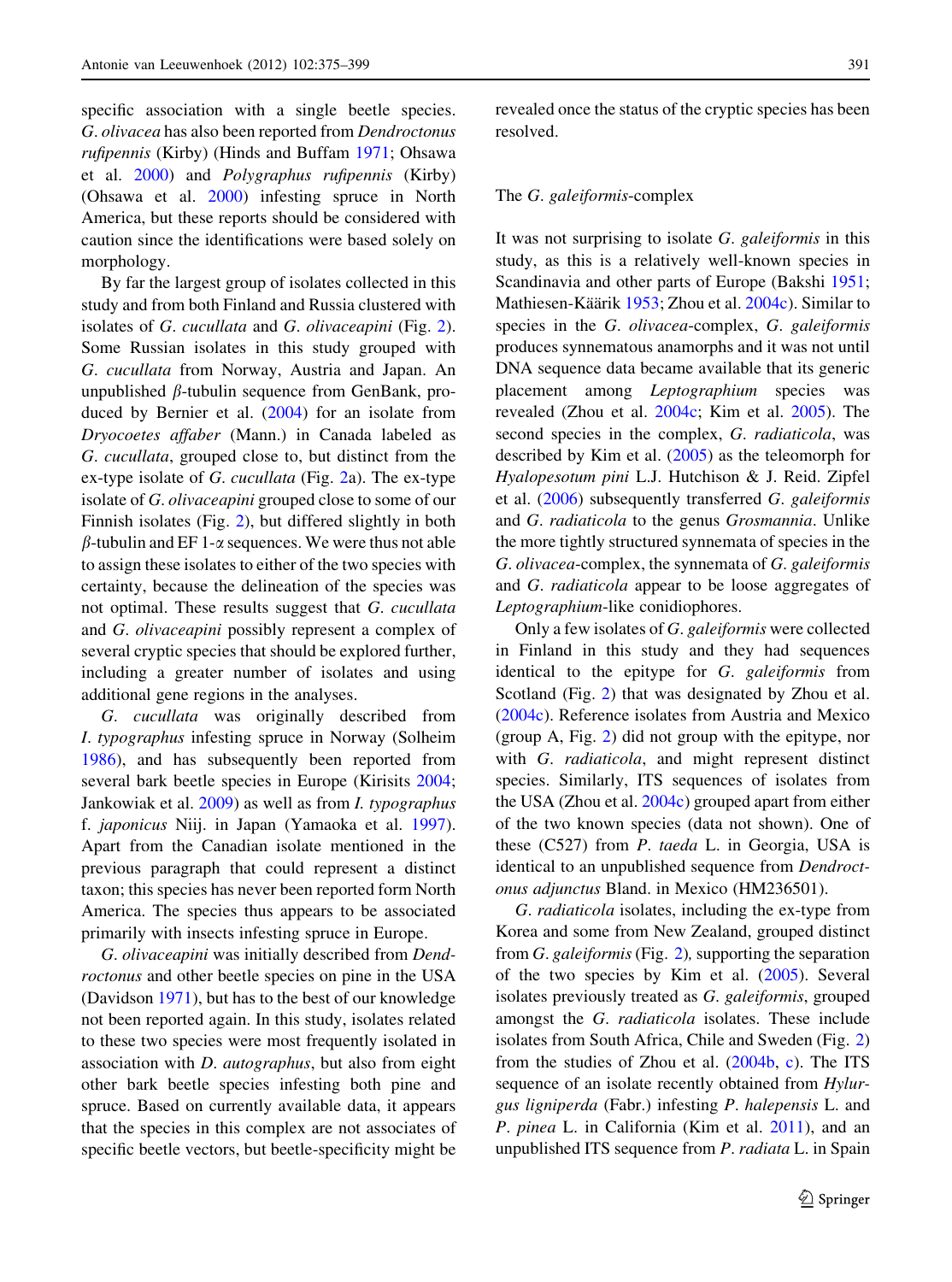(AJ538334), both labelled as G. galeiformis, also grouped with G. radiaticola.

Three isolates from China, identified as *H. pini* by Lu et al. [\(2009b](#page-22-0)), grouped in a sub-clade of their own among the G. radiaticola isolates (Fig. [2](#page-7-0)). Based on ITS sequences, Thwaites et al. [\(2005](#page-23-0)) treated G. radiaticola as a synonym of  $G$ . galeiformis, with  $H$ . pini as its anamorph. However, our results concur with those of Kim et al. ([2005\)](#page-22-0) separating G. galeiformis and G. radiaticola, with  $H$ . pini as the anamorph of the latter species. We consider the Chinese isolates of Lu et al. ([2009b\)](#page-22-0) to represent G. radiaticola, but recognize that they could emerge as another cryptic species in the complex.

Given the confused taxonomy in the G. galeiformiscomplex, interpretation of associations with bark beetles should be made with care. Based on the results this study, the only definitive reports of G. galeiformis are those from Scotland, associated with T. piniperda on P. sylvestris (Zhou et al. [2004c](#page-24-0)), and from Finland in association with H. brunneus and Trypodendron lineatum Ol. infesting pine and spruce, and H. palliatus from pine. The first report of G. galeiformis from Scotland, as an associate of  $H$ . palliatus and  $D$ . autographus infesting Larix kaempferi (Lamb.) Carr. (Bakshi [1951\)](#page-20-0) remains to be confirmed using DNA sequence data.

Analyses in this study also showed that G. radiaticola is associated with a diversity of different beetle species in different countries and continents. Isolates originated from Hylastes cunicularius Er. in Sweden (Mathiesen-Käärik [1953\)](#page-22-0), Hylastes ater Payk. and H. ligniperda on pines in Chile (Zhou et al. [2004a](#page-24-0)), H. ligniperda in South Africa (Zhou et al. [2001](#page-24-0)) and California (Kim et al. [2011\)](#page-22-0), stained P. radiata in Spain, Korea and NZ (Kim et al. [2005;](#page-22-0) Thwaites et al. [2005\)](#page-23-0), and possibly D. valens Le Conte on P. tabul*iformis* Carr. in China (Lu et al. [2009b](#page-22-0)). These occurrences of the fungus clearly reflect the global movement of this fungus and its vectors, most likely through the timber and wood products.

The isolates of uncertain identity from Austria were from H. cunicularius on P. abies, those from Mexico from D. mexicanus Hopkins infesting P. pseudostrobus Lindl. (Zhou et al. [2004b\)](#page-24-0) and D. adjunctus on P. hartwegii Lindl. (HM236501). The unidentified isolates from the USA were from P. radiata and P. taeda (Zhou et al. [2004c\)](#page-24-0).

This study represents the first reports of G. galeiformis from Scandinavia, from spruce, and from the beetles H. brunneus and T. lineatum. The authentic G. galeiformis has been collected only from coniferinfesting bark beetles in northern Europe, whereas G. radiaticola occurs primarily associated with pineinfesting beetles in Europe, Chile, New Zealand, South Africa and Korea.

## The L. procerum-complex

A species similar but not identical to L. procerum was isolated from P. sylvestris in Russia, in association with H. palliatus. The L. procerum-complex presently comprises nine species (listed in the Results section), all known only by their morphologically similar anamorphs, with relatively long conidiophores. Eight of the species have been described since 2000 (Jacobs et al. [2000,](#page-21-0) [2006](#page-21-0); Masuya et al. [2000;](#page-22-0) Zhou et al. [2008](#page-24-0); Lu et al. [2008;](#page-22-0) Paciura et al. [2010\)](#page-23-0). Six of these species were described from pine and/or pine-infesting beetles in Japan (Masuya et al. [2000\)](#page-22-0), Bhutan (Zhou et al. [2006\)](#page-24-0) and China (Lu et al. [2008;](#page-22-0) Paciura et al. [2010](#page-23-0)). The seventh species, L. sibiricum, was from Monochamus urussovi Fisch. on Abies in Russia (Jacobs et al. [2000\)](#page-21-0), with only a single species, L. profanum, from hardwoods in the USA (Jacobs et al. [2006](#page-21-0)). Although L. procerum has been reported from Canada, the USA, Europe, New Zealand, South Africa (Jacobs and Wingfield [2001\)](#page-21-0), and Japan (Masuya et al. [2009](#page-22-0)), the only identifications of this species confirmed using DNA sequence comparisons are those from T. piniperda on pine in Canada, pine in New Zealand and Norway (Hausner et al. [2005\)](#page-21-0), D. valens on pines in the USA and China (Lu et al. [2009a](#page-22-0), [b](#page-22-0)), and Tetropium species on Picea in Poland (Jankowiak and Kolařík [2010\)](#page-22-0). It thus seems as if Asia is a centre of diversity for this species complex, with eight species reported only from that continent. Then L. profanum has been found only in North America, while L. procerum appears to have a global distribution in pine-growing areas, many where it has clearly been accidentally introduced.

L. procerum has been associated with a root decline disease known as white pine root decline particularly in the North Central and Eastern United States (Kendrick [1962](#page-22-0); Alexander et al. [1988](#page-20-0)) although its role in tree death has been deeply disputed (Jacobs and Wingfield [2001;](#page-21-0) Wingfield et al. [1988\)](#page-24-0). Recent outbreaks of D. valens in China, have again raised the question as to the role of L. procerum, the most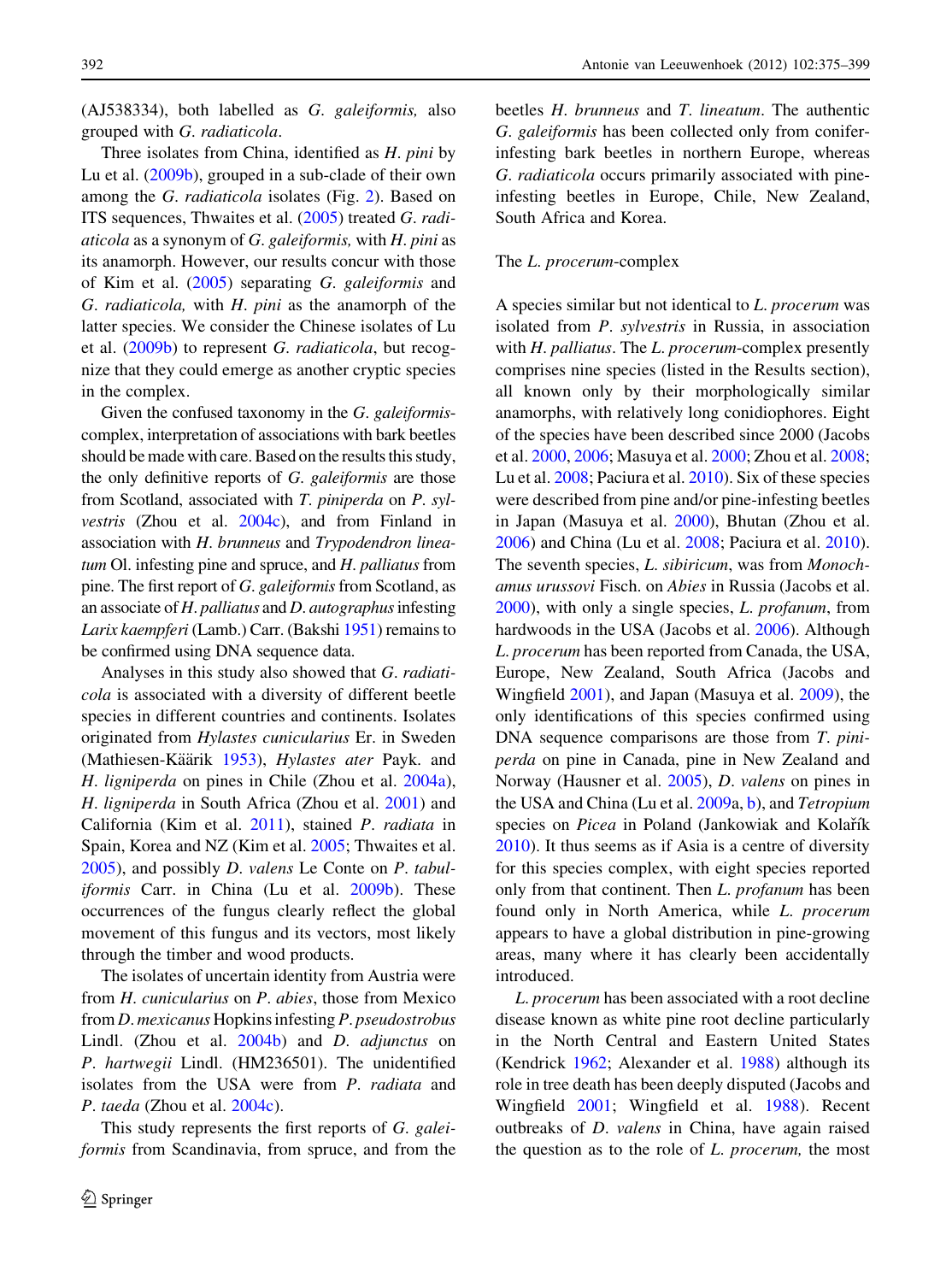dominant species found with the insect, in tree death (Lu et al. [2008](#page-22-0), [2009a](#page-22-0), [b\)](#page-22-0). While inoculation trials have shown that it is not a virulent pathogen, its association with a novel host and in a new environment appears to influence beetle behavior and its potential to contribute to tree death (Lu et al. [2009b,](#page-22-0) [2011\)](#page-22-0).

# The L. lundbergii-complex

Two groups of isolates obtained from Finland and Russia formed part of the L. lundbergii-complex (Figs. [1](#page-5-0), [4](#page-8-0)). The complex comprises of  $L$ . *lundbergii*, the type species for the genus Leptographium, together with seven other species (listed in the Results section). All of these are characterized by relatively short conidiophores producing conidia with broadly truncate bases. Apart from L. lundbergii (Lagerberg et al. [1927\)](#page-22-0) and L. truncatum (Wingfield and Marasas [1983\)](#page-23-0), all the species in this complex have been described since 2000 from conifers in Asia (Zhou et al. [2000;](#page-24-0) Jacobs et al. [2005](#page-21-0); Kim et al. [2004](#page-22-0); Masuya et al. [2005;](#page-22-0) Yamaoka et al. [2008;](#page-24-0) Paciura et al. [2010](#page-23-0)). Of these species, only *L. pinicola* has also been found outside of East Asia, on pine in Canada (Jacobs et al. [2005\)](#page-21-0).

Some Russian and Finnish isolates collected in this study had sequences identical or very similar to those of L. lundbergii (Fig. [4](#page-8-0)), which has often been found in association with pine and spruce bark beetles in Europe (Dowding [1973;](#page-20-0) Mathiesen [1950;](#page-22-0) Mathiesen-Käärik [1953](#page-22-0); Hallaksela [1977;](#page-21-0) Harding [1989](#page-21-0); Gibbs and Inman [1991](#page-21-0); Wingfield and Gibbs [1991;](#page-23-0) Kirisits [2004;](#page-22-0) Jacobs et al. [2005](#page-21-0); Jankowiak [2006](#page-21-0); Jankowiak et al. [2009\)](#page-22-0), as well as with non-native bark beetle species infesting pines in South Africa (Zhou et al. [2001\)](#page-24-0). Earlier reports of this fungus from the USA (Rumbold [1931\)](#page-23-0) and Australia (Webb [1946](#page-23-0)), were considered to be erroneous (Harrington and Cobb [1988\)](#page-21-0) and a recent report of L. lundbergii from pine roots in the USA (Eckhardt et al. [2004](#page-20-0)) also needs to be substantiated with sequence data. In the present investigation, L. lundbergii was isolated from several bark beetle species including D. autographus, H. brunneus, H. palliatus, I. typographus and P. chalcographus, confirming its association with a wide range of vectors. The fungus is a well-known cause of blue stain (Lagerberg et al. [1927;](#page-22-0) Gibbs and Inman [1991\)](#page-21-0).

The single L. truncatum isolate found during this study in association with *D. autographus* infesting pine in Finland, represents the first report of the species from Scandinavia. The fungus was originally described from roots of non-native Pinus species in South Africa, infested by Hylastes angustatus Herbst, presumably introduced from Europe (Wingfield and Marasas [1983;](#page-23-0) Wingfield [1985](#page-23-0)). Similarly, L. truncatum has repeatedly been found on non-native pines in New Zealand (Jacobs et al. [2005;](#page-21-0) Reay et al. [2005](#page-23-0); Thwaites et al. [2005;](#page-23-0) Kim et al. [2011](#page-22-0)), and with T. piniperda introduced into Canada from Europe (Hausner et al. [2005\)](#page-21-0). However, L. truncatum does not appear to be a common associate of beetles in Europe, as it has only been reported from the UK (Jacobs et al.  $2005$ ) and Spain (Romón et al.  $2007$ ) on this continent. Yet its presence in Europe might have been obscured by the fact that it was thought to be a synonym of *L. lundbergii* (Wingfield and Gibbs [1991\)](#page-23-0) and treated as such (Strydom et al. [1997](#page-23-0); Jacobs and Wingfield [2001](#page-21-0)) until 2005, when the species were shown to be distinct (Hausner et al. [2005](#page-21-0); Jacobs et al. [2005\)](#page-21-0).

A report of L. truncatum from pine root-infesting beetles in the USA was based only on morphological characters (Eckhardt et al. [2007](#page-21-0)), and needs to be confirmed with sequence data. Interestingly, the authentic L. truncatum (based on the type specimen) has been found in China in low numbers associated with *D. valens*, an insect introduced from North America (Lu et al. [2009a,](#page-22-0) [b\)](#page-22-0). These reports from the USA and China cast doubts regarding a suggested European origin for the fungus, and this requires further investigation. Although L. truncatum was linked to pine root disease in South Africa, New Zealand, and the USA, the fungus is not considered a primary pathogen (Wingfield and Marasas [1983](#page-23-0); Wingfield et al. [1988](#page-24-0); Eckhardt et al. [2007](#page-21-0)).

#### The G. piceiperda-complex

Phylogenetic analyses in this study showed a clear distinction between European and North American isolates of G. piceiperda. Most of the studies conducted in the Northern Europe have reported the occurrence of G. europhioides (E.F. Wright & Cain) Zipfel, Z.W. de Beer & M.J. Wingf. (Solheim [1986](#page-23-0); Viiri [1997](#page-23-0); Pashenova et al. [2001,](#page-23-0) [2004\)](#page-23-0). Upadhyay [\(1981](#page-23-0)) treated these two species as synonyms, but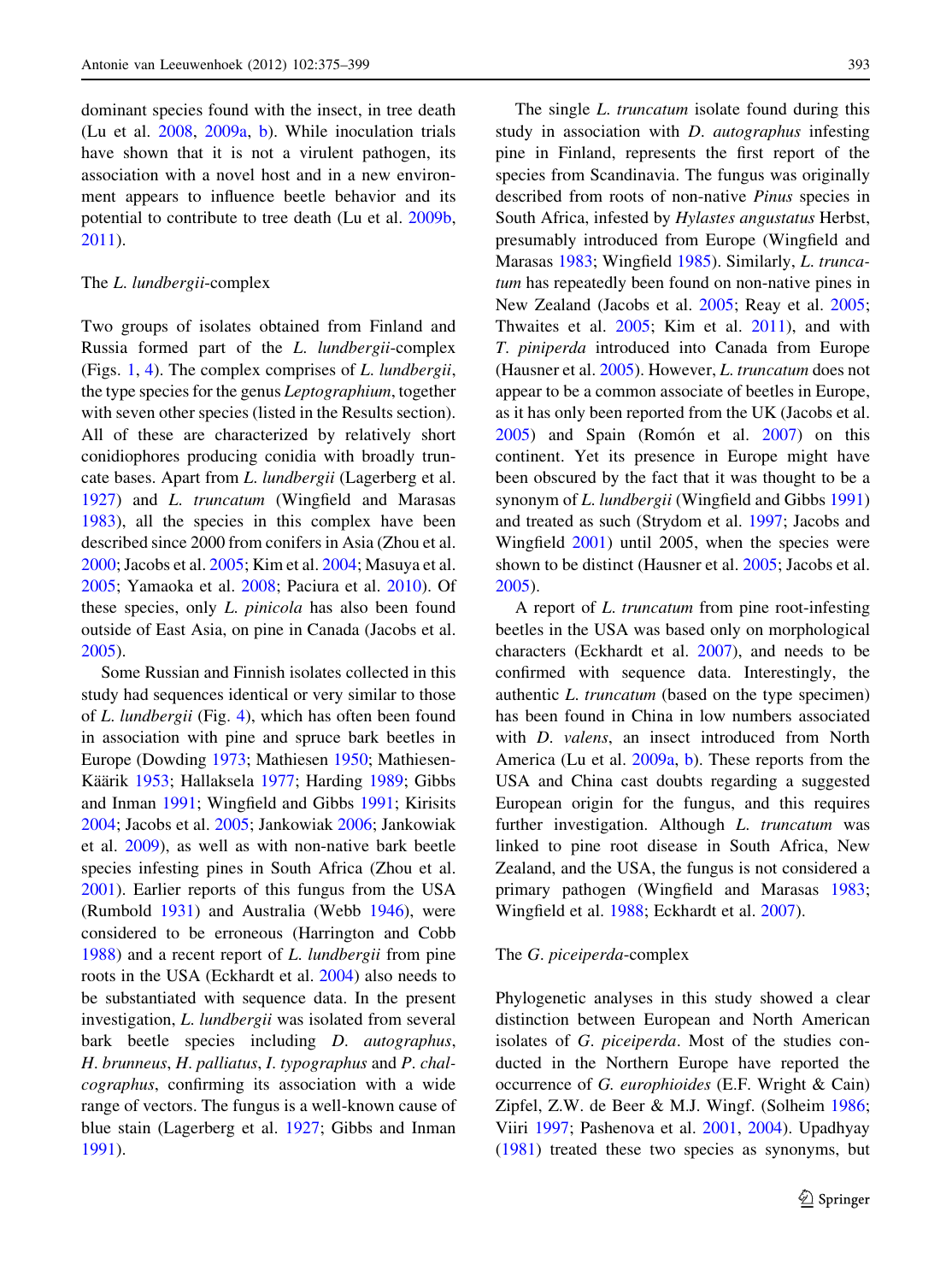several subsequent studies have considered them as distinct (Solheim [1986;](#page-23-0) Harrington and Cobb [1988](#page-21-0); Yamaoka et al. [1997](#page-24-0); Jacobs et al. [1998;](#page-21-0) Hausner et al. [2000\)](#page-21-0). The taxonomy of these fungi has been uncertain, because no ex-type cultures exist for either G. piceiperda or G. europhioides. To clarify their taxonomic status, epitypification of both species will be necessary, and analyses of a greater number of gene regions. Such studies might reveal that G. piceiperda or G. europhioides are represented by two of the three North American lineages (b, e, and f in Fig. [5](#page-9-0)) in our analyses. The implication would be that the third North American, and the European (C) and Russian (D) lineages, represent novel taxa. Other than isolate (CMW 452, group B) that came from Pseudotsuga in the USA, all isolates in these five lineages originated from Picea. Both of the other species in the complex have been reported only from Japan, with G. laricis associated with I. subelongatus Motschulsky infesting larch (Van der Westhuizen et al. [1995](#page-23-0); Yamaoka et al. [1998,](#page-24-0) [2009](#page-24-0)), and G. aenigmatica restricted to I. typographus f. *japonicus* on spruce (Jacobs et al. [1998](#page-21-0); Yamaoka et al. [2000\)](#page-24-0).

## The G. penicillata-complex

Of 263 isolates collected during the survey in Finland and Russia, more than 18 % were identified as L. chlamydatum, a species only recently described (Jacobs et al. [2010\)](#page-21-0) in the G. penicillata-complex. G. penicillata is the type species for genus Grosmannia, which was established in 1936 to accommodate the teleomorphs of four species with Leptographium-like anamorphs (Goidànich [1936\)](#page-21-0). Shortly afterwards, the genus was reduced to synonymy with Ophiostoma (Siemaszko [1939\)](#page-23-0), and treated until 2006 as synonym of Ophiostoma and Ceratocystis (Bakshi [1951](#page-20-0); Hunt [1956;](#page-21-0) De Hoog [1974;](#page-20-0) Upadhyay [1981](#page-23-0); Jacobs and Wingfield [2001](#page-21-0)). Zipfel et al. [\(2006](#page-24-0)) then reinstated Grosmannia as a genus distinct from Ophiostoma s. str. for Ophiostoma species with Leptographium anamorphs.

The G. penicillata-complex presently accommodates three species with known teleomorphs, and eight species known only by their *Leptographium* anamorphs (listed in the Results section). G. penicillata has been reported extensively from Europe (Jacobs and Wingfield [2001](#page-21-0); Kirisits [2004\)](#page-22-0) where it is a common associate of I. typographus. A single report of this species from Dendroctonus ponderosae in the USA was based on 97 % similarity of only ITS sequences, and it is probably not a reliable identification. Similarly, a report of G. penicillata with I. typographus in Japan (Yamaoka et al. [1997](#page-24-0)) needs to be corroborated using multigene sequences. Four species in the complex are known only from North America: G. abiocarpa (Davidson [1966;](#page-20-0) Cardoza et al. [2006b\)](#page-20-0); G. americanum (K. Jacobs & M.J. Wingf.) Zipfel, Z.W. de Beer & M.J. Wingf. (Jacobs et al. [1997\)](#page-21-0); L. abietinum (Ohsawa et al. [2000](#page-23-0); Jacobs and Wingfield [2001;](#page-21-0) Haberkern et al. [2002](#page-21-0); Massoumi Alamouti et al. [2006](#page-22-0), [2007](#page-22-0); Cardoza et al. [2006a\)](#page-20-0); and L. fruticetum (Massoumi Alamouti et al. [2006](#page-22-0), [2007](#page-22-0)). Four additional species have been reported only from East Asia: L. bistatum from Korea (Kim et al. [2004,](#page-22-0) [2005\)](#page-22-0) and Taiwan (Li et al. [2009\)](#page-22-0); and L. altius, L. curviconidium and L. pistaciae from China (Paciura et al. [2010\)](#page-23-0). Together with G. penicillata, two species have been reported only from Europe, specifically Norway, namely L. curvisporum and L. chlamydatum (Jacobs et al. [2010](#page-21-0)).

With the exception of *L. pistaciae* (Paciura et al. [2010\)](#page-23-0) from Pistacia L., all the species in the complex are associated with conifer-infesting bark beetles, especially from species of pine and spruce (Davidson [1966;](#page-20-0) Jacobs and Wingfield [2001](#page-21-0); Kim et al. [2004,](#page-22-0) [2005;](#page-22-0) Massoumi Alamouti [2006](#page-22-0), [2007](#page-22-0); Jacobs et al. [2010;](#page-21-0) Paciura et al. [2010\)](#page-23-0). Two species have also been reported from hardwoods in addition to their conifer hosts: L. abietinum from Pseudotsuga (Cardoza et al. [2006a](#page-20-0)) and L. bistatum from various hardwood species imported into Taiwan (Li et al. [2009\)](#page-22-0).

It was surprising that all the isolates in this study were those of L. chlamydatum, and that neither of the other two European species in the G. penicillatacomplex, G. penicillata or L. curvisporum, were collected. To date, L. chlamydatum has been reported only from the root-infesting bark beetle H. cunicularius, infesting spruce in Norway (Jacobs et al. [2010](#page-21-0)). Data from this study (Table [3](#page-11-0)) suggest that the fungus has a much wider range of bark beetle associates, especially P. chalcographus and I. typographus.

It has been suggested that species such as G. penicillata are serious blue stain agents (Grosmann [1930;](#page-21-0) Siemaszko [1939](#page-23-0); Mathiesen [1950](#page-22-0)). Inoculations with G. penicillata (Horntvedt et al. [1983;](#page-21-0) Solheim [1988](#page-23-0); Christiansen and Solheim [1994\)](#page-20-0) did not cause substantial damage, neither did they kill trees.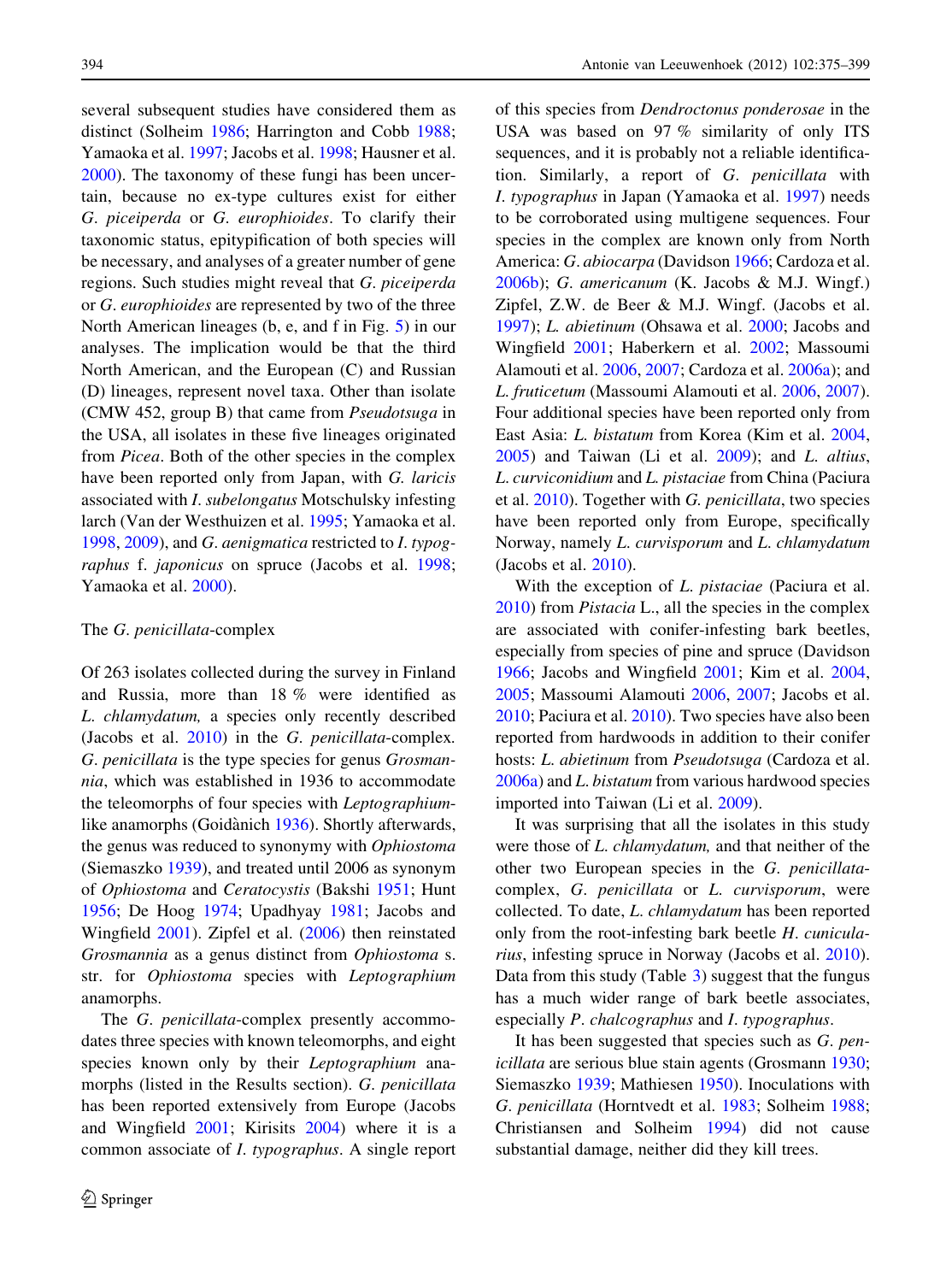#### <span id="page-20-0"></span>Leptographium taigense

DNA sequences for three gene regions provided clear evidence that a suite of isolates forming a wellresolved phylogenetic group, distinct from any of the other species complexes, represents an undescribed taxon that was provided with the name L. taigense. Morphologically, L. taigense most closely resembles G. galeiformis, which also produces both synnematous and mononematous anamorphs in culture (Zhou et al. [2004c](#page-24-0)). The new species was only found in Russia in association with five different bark beetle species on pine and spruce.

#### Concluding remarks

Numerous studies on the ophiostomatoid fungi associated with bark beetles have been conducted in Europe. Therefore, the discovery of several previously unrecognized Grosmannia and Leptographium species, associated with common bark beetle species in Finland and Russia, was unexpected. Of the ten species encountered, only L. lundbergii had previously been reported in these countries. Two species are reported from both countries for the first time, while four have been found only in Finland and another three only in Russia. The number of new records encountered in this study, covering a relatively small geographic area, clearly indicates that the inventory of these ecologically and often economically important fungi is incomplete in the boreal forests, and that they deserve further investigation. Because some species in this group are important tree pathogens, the pathogenicity of the less well-known species encountered in this study should be considered. Although the view that bark beetles require these fungi to kill trees has recently been challenged (Six and Wingfield [2011\)](#page-23-0), they are increasingly being moved globally through trade in wood and wood products. The response of naïve hosts in novel environments to new bark beetle-fungal interactions is already raising concern (Hulcr and Dunn [2011](#page-21-0); Lu et al. [2011](#page-22-0)).

Acknowledgments We are grateful to St. Petersburg State Forest Technical University, Russia, for their help in fieldwork in Russia. We thank Dr. Henri Vanhanen for assistance with fieldwork and identification of the bark beetle species, Prof. Heikki Roininen for the collection of I. typographus from an outbreak area in Ohtama, Russia, Dr. Min Lu for providing some sequences for reference species, Evgeny Sidorov for translations of Russian literature and our laboratory assistants for their invaluable help with the fungal cultures. Thanks are also due to the Finnish IT center for science (CSC) for providing computational resources. The study was supported financially by the Graduate School in Forest Sciences (GSForest), the Emil Aaltonen Foundation, the Kone Foundation, the Finnish Forest Industries Federation, Finnish Forest Research Institute (Metla), Finnish Food Safety Authority (Evira), and North Karelia University of Applied Sciences, Finland; St. Petersburg State Forest Technical University, Russia; the members of the Tree Protection Co-operative Programme (TPCP) and the THRIP initiative of the Department of Trade and Industry, South Africa.

## References

- Afanasova EN (2009) Blue-stain fungi carried by bark beetles in coniferous forests of Central Siberia. In: Pavlov IN, Kutafieva NP (eds) Boreal zone macromycetes. Proceedings of All-Russian research to practice conference. Siberian State Technological University, Russian Federation, Krasnojarsk, pp 138–144
- Alexander SA, Horner WE, Lewis KJ (1988) Leptographium procerum as a pathogen of pines. In: Harrington TC, Cobb FW Jr (eds) Leptographium root diseases on conifers. APS Press, St Paul, pp 97–112
- Bakshi BK (1951) Studies on four species of Ceratocystis, with a discussion on fungi causing sapstain in Britain. Mycol Pap 35:1–16
- Bernier L, Breuil C, Hintz WE, Horgen PA, Jacobi V, Dufour V, Aoun M, Bouvet GF, Kim SH, Diguistini S, Tanguay P, Eades J, Burgess S, de la Bastide P, Pinchback M, Tadesse Y (2004) The Canadian Ophiostoma genome project. Invest Agrar: Sist Recur For 13:105–117
- Cardoza YJ, Klepzig KD, Raffa KF (2006a) Bacteria in oral secretions of an endophytic insect inhibit antagonistic fungi. Ecol Entomol 31:636–645. doi:[10.1111/j.1365-23](http://dx.doi.org/10.1111/j.1365-2311.2006.00829.x) [11.2006.00829.x](http://dx.doi.org/10.1111/j.1365-2311.2006.00829.x)
- Cardoza YJ, Paskewitz S, Raffa KF (2006b) Travelling through time and space on wings of beetles: a tripartite insect-funginematode association. Symbiosis 41:71–79
- Christiansen E, Solheim H (1994) Pathogenicity of five species of Ophiostoma fungi to Douglas-fir. Medd Skogforsk 47:1–12
- Davidson RW (1966) New species of Ceratocystis from conifers. Mycopathol Mycol Appl 28:273–286. doi[:10.1007/](http://dx.doi.org/10.1007/BF02051237) [BF02051237](http://dx.doi.org/10.1007/BF02051237)
- Davidson RW (1971) New species of Ceratocystis. Mycologia 63:5–15
- De Hoog GS (1974) The genera Blastobotrys, Sporothrix, Calcarisporium and Calcarisporiella gen. nov. Stud Mycol 7:1–84
- Dowding P (1973) Effect of felling time and insecticide treatment on the interrelationships of fungi and arthropods in pine logs. Oikos 24:422–429
- Duong TA, De Beer ZW, Wingfield BD, Wingfield MJ (2012) Phylogeny and taxonomy of species in the Grosmannia serpens complex. Mycologia. doi[:10.3852/11-109](http://dx.doi.org/10.3852/11-109)
- Eckhardt LG, Jones JP, Klepzig KD (2004) Pathogenicity of Leptographium species associated with loblolly pine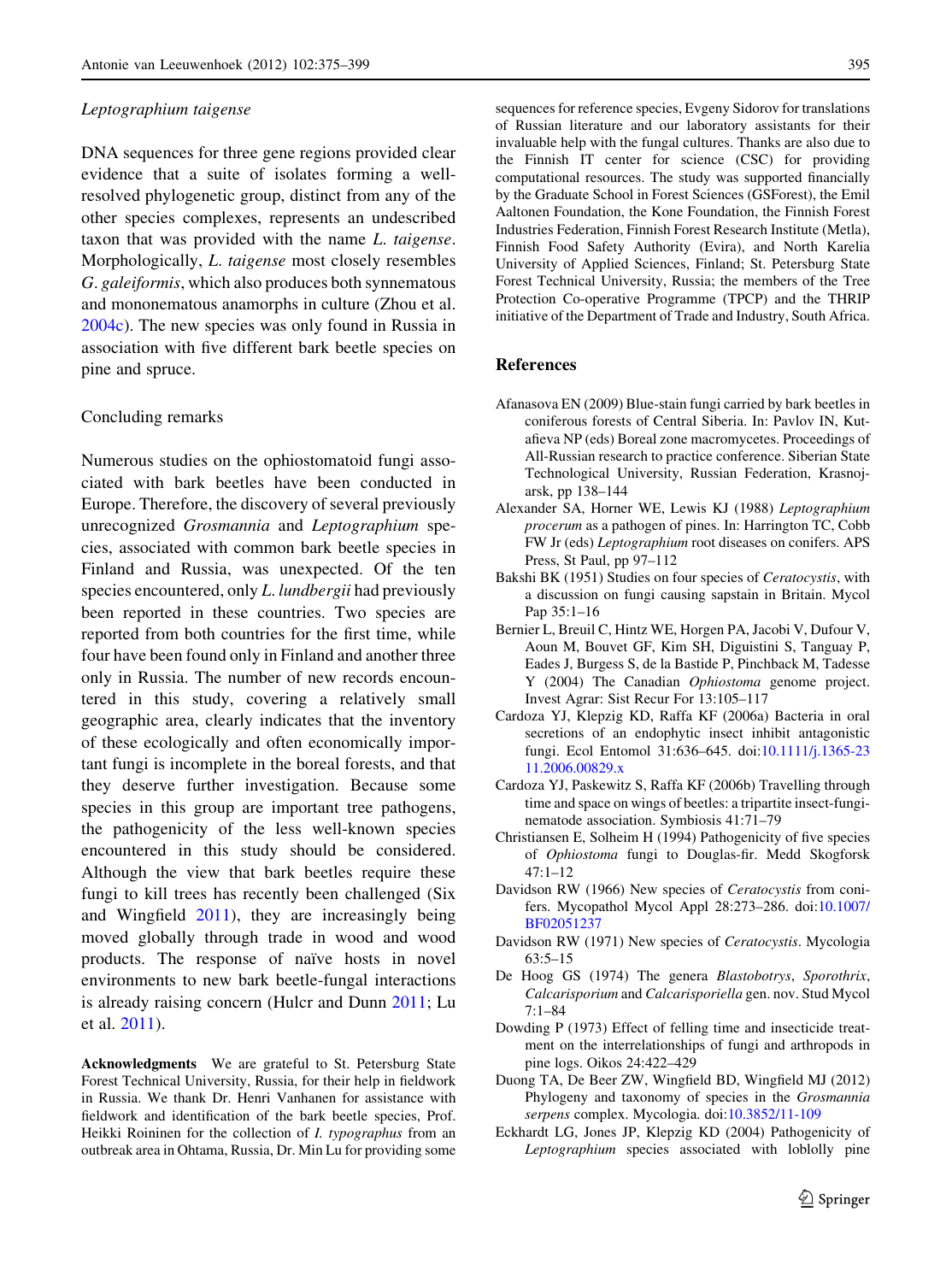<span id="page-21-0"></span>decline. Plant Dis 88:1174–1178. doi:[10.1094/PDIS.2004.](http://dx.doi.org/10.1094/PDIS.2004.88.11.1174) [88.11.1174](http://dx.doi.org/10.1094/PDIS.2004.88.11.1174)

- Eckhardt LG, Weber AM, Menard R, Jones JP, Hess N (2007) Insect-fungal complex associated with loblolly pine decline in Central Alabama. For Sci 53:84–92
- Fedorenko SI (1988) On damage to coniferous logs by insects and fungi at remote shift harvesting areas. Ecol For Prot pp 99–104
- Felsenstein J (1985) Confidence limits on phylogenies: an approach using the bootstrap. Evolution 39:783–791
- Gibbs JN, Inman A (1991) The pine shoot beetle Tomicus piniperda as a vector of blue-stain fungi to windblown pine. Forestry 64:239–249. doi:[10.1093/forestry/64.3.239](http://dx.doi.org/10.1093/forestry/64.3.239)
- Glass NL, Donaldson GC (1995) Development of primer sets designed for use with the PCR to amplify conserved genes from filamentous Ascomycetes. Appl Environ Microbiol 61:1323–1330
- Goida`nich G (1936) II genere di Ascomiceti 'Grosmannia' G. Goid. Boll Staz Pat veg Roma 16:26–60
- Goloboff PA, Farris J, Nixon K (2008) TNT, a free program for phylogenetic analysis. Cladistics 24:774–786. doi:[10.1111/](http://dx.doi.org/10.1111/j.1096-0031.2008.00217.x) [j.1096-0031.2008.00217.x](http://dx.doi.org/10.1111/j.1096-0031.2008.00217.x)
- Grobbelaar J, De Beer ZW, Bloomer P, Wingfield M, Wingfield B (2010) Ophiostoma tsotsi sp. nov., a wound-infesting fungus of hardwood trees in Africa. Mycopathologia 169:413–423. doi[:10.1007/s11046-009-9267-8](http://dx.doi.org/10.1007/s11046-009-9267-8)
- Grosmann H (1930) Beitrage zur Kenntnis der Lebensgemeinschaft zwischen Borkenkäfern und Pilzen. Z Parasitenkd 3:56–102
- Haberkern KE, Illman BL, Raffa KF (2002) Bark beetles and fungal associates colonizing white spruce in the great lakes region. Can J For Res 32:1137–1150. doi:[10.1139/X02-](http://dx.doi.org/10.1139/X02-033) [033](http://dx.doi.org/10.1139/X02-033)
- Hallaksela A (1977) Microbial flora isolated from Norway spruce stumps. Acta For Fenn 158:5–41
- Harding S (1989) The influence of mutualistic blue-stain fungi on bark beetle population dynamics. Dissertation. Royal Veterinary and Agricultural University, Copenhagen
- Harrington TC, Cobb FW (1988) Leptographium root diseases on conifers. APS Press, St Paul
- Harrington TC, Wingfield MJ (1998) The Ceratocystis species on conifers. Can J Bot 76:1446–1457. doi:[10.1139/b98-](http://dx.doi.org/10.1139/b98-145) [145](http://dx.doi.org/10.1139/b98-145)
- Harrington TC, Aghayeva DN, Fraedrich SW (2010) New combinations in Raffaelea, Ambrosiella, and Hyalorhinocladiella, and four new species from the redbay ambrosia beetle, Xyleborus glabratus. Mycotaxon 111: 337–361
- Harrington TC, McNew D, Steimel J, Hofstra D, Farrell R (2001) Phylogeny and taxonomy of the Ophiostoma piceae complex and the Dutch Elm Disease fungi. Mycologia 93:111–136
- Hausner G, Reid J, Klassen GR (2000) On the phylogeny of members of Ceratocystis s.s. and Ophiostoma that possess different anamorphic states, with emphasis on the anamorph genus Leptographium, based on partial ribosomal DNA sequences. Can J Bot 78:903–916. doi[:10.1139/](http://dx.doi.org/10.1139/b00-068) [b00-068](http://dx.doi.org/10.1139/b00-068)
- Hausner G, Iranpour M, Kim J-J, Breuil C, Davis CN, Gibb EA, Reid J, Loewen PC, Hopkin AA (2005) Fungi vectored by the introduced bark beetle Tomicus piniperda in Ontario,

 $\circledcirc$  Springer

Canada, and comments on the taxonomy of Leptographium lundbergii, L. terebrantis, L. truncatum, and L. wingfieldii. Can J Bot 83:1222–1237. doi:[10.1139/b05-095](http://dx.doi.org/10.1139/b05-095)

- Hawksworth D (2011) A new dawn for the naming of fungi: impacts of decisions made in Melbourne in July 2011 on the future publication and regulation of fungal names. MycoKeys 1:7–20. doi:[10.3897/mycokeys.1.2062](http://dx.doi.org/10.3897/mycokeys.1.2062)
- Hawksworth DL, Crous PW, Redhead SA, Reynolds DR, Samson RA, Seifert KA, Taylor JW, Wingfield MJ et al (2011) The Amsterdam declaration on fungal nomenclature. IMA Fungus 2:105–112. doi[:10.5598/imafungus.](http://dx.doi.org/10.5598/imafungus.2011.02.01.14) [2011.02.01.14](http://dx.doi.org/10.5598/imafungus.2011.02.01.14)
- Hinds TE, Buffam PE (1971) Blue stain in Engelmann spruce trap trees treated with cacodylic acid. USDA For Serv Res. Note RM-201
- Horntvedt R, Christiansen E, Solheim H, Wang S (1983) Artificial inoculation with Ips typographus-associated bluestain fungi can kill healthy Norway spruce trees. Medd Nor Inst Skogforsk 38:1–20
- Hulcr J, Dunn RR (2011) The sudden emergence of pathogenicity in insect—fungus symbioses threatens naive forest ecosystems. Proc R Soc B 278:2866–2873. doi[:10.1098/](http://dx.doi.org/10.1098/rspb.2011.1130) [rspb.2011.1130](http://dx.doi.org/10.1098/rspb.2011.1130)
- Hunt J (1956) Taxonomy of the genus Ceratocystis. Lloydia 19:1–59
- Jacobs K, Wingfield MJ (2001) Leptographium species: tree pathogens, insect associates and agents of blue-stain. APS Press, St Paul
- Jacobs K, Wingfield MJ, Bergdahl DR (1997) A new species of Ophiostoma from North America, similar to Ophiostoma penicillatum. Can J Bot 75:1315–1322. doi[:10.1139/b97-843](http://dx.doi.org/10.1139/b97-843)
- Jacobs K, Wingfield MJ, Wingfield BD, Yamaoka Y (1998) Comparison of Ophiostoma huntii and O. europhioides and description of O. aenigmaticum sp. nov. Mycol Res 102:289–294. doi[:10.1017/S0953756297004917](http://dx.doi.org/10.1017/S0953756297004917)
- Jacobs K, Wingfield MJ, Pashenova NV, Vetrova VP (2000) A new Leptographium species from Russia. Mycol Res 104:1524–1529. doi:[10.1017/S0953756200002689](http://dx.doi.org/10.1017/S0953756200002689)
- Jacobs K, Wingfield MJ, Uzunovic A, Frisullo S (2001) Three new species of Leptographium from pine. Mycol Res 105:490–499. doi[:10.1017/S0953756201003860](http://dx.doi.org/10.1017/S0953756201003860)
- Jacobs K, Bergdahl DR, Wingfield MJ, Halik S, Seifert KA, Bright DE, Wingfield BD (2004) Leptographium wingfieldii introduced into North America and found associated with exotic Tomicus piniperda and native bark beetles. Mycol Res 108:411–418. doi:[10.1017/S0953756204009748](http://dx.doi.org/10.1017/S0953756204009748)
- Jacobs K, Solheim H, Wingfield BD, Wingfield MJ (2005) Taxonomic re-evaluation of Leptographium lundbergii based on DNA sequence comparisons and morphology. Mycol Res 109:1149–1161. doi:[10.1017/S095375620500](http://dx.doi.org/10.1017/S0953756205003618) [3618](http://dx.doi.org/10.1017/S0953756205003618)
- Jacobs K, Eckhardt LG, Wingfield MJ (2006) Leptographium profanum sp. nov., a new species from hardwood roots in North America. Can J Bot 84:759–766. doi[:10.1139/b06-030](http://dx.doi.org/10.1139/b06-030)
- Jacobs K, Krokene P, Solheim H, Wingfield MJ (2010) Two new species of *Leptographium* from *Dryocoetes autogra*phus and Hylastes cunicularius in Norway. Mycol Prog 9:69–78. doi[:10.1007/s11557-009-0620-6](http://dx.doi.org/10.1007/s11557-009-0620-6)
- Jankowiak R (2006) Mycobiota associated with Hylurgops palliatus (Gyll.) on Pinus sylvestris L. in Poland. Acta Societatis Botanicorum 75:333–338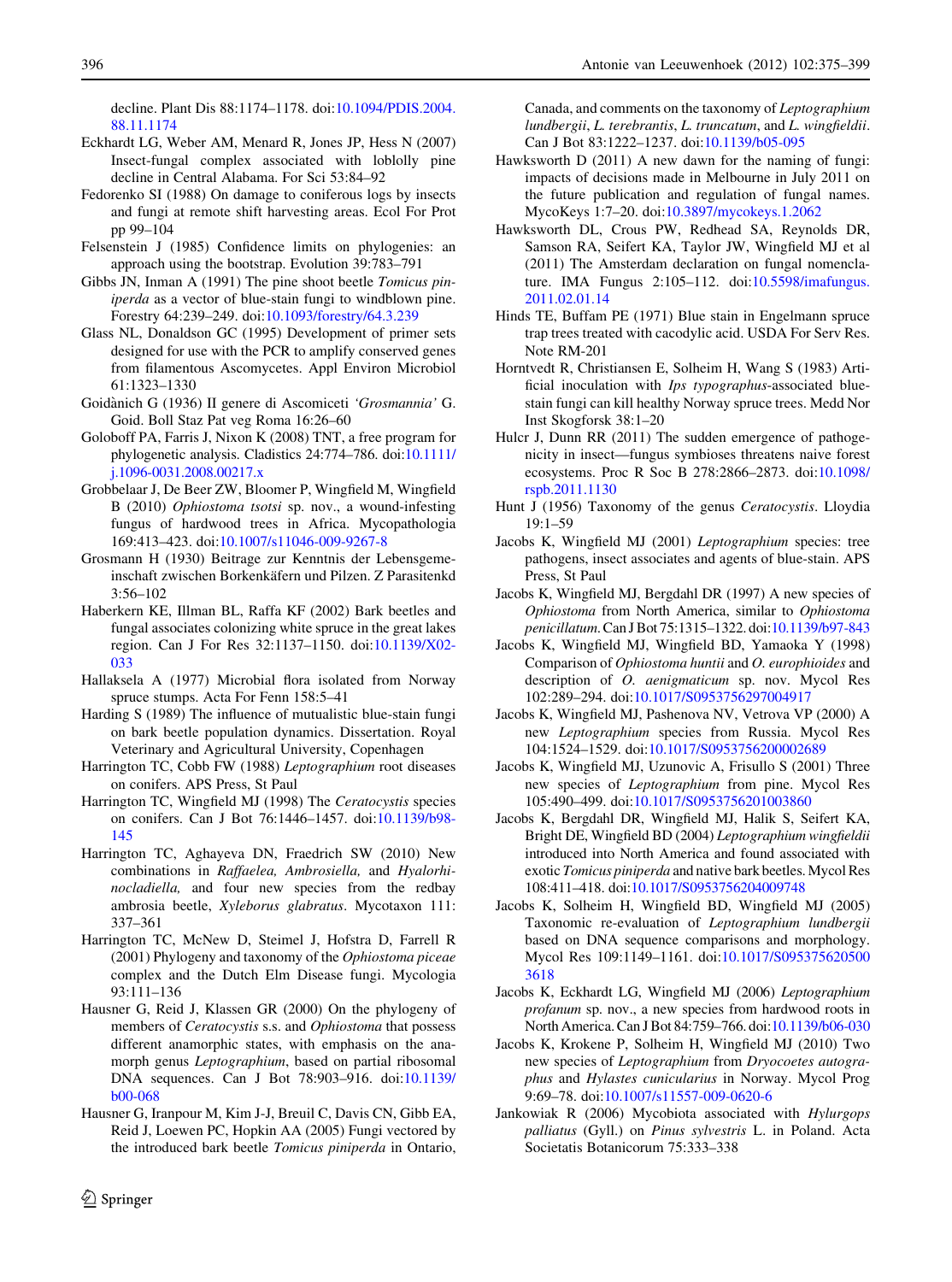- <span id="page-22-0"></span>Jankowiak R, Kolařík M (2010) Diversity and pathogenicity of ophiostomatoid fungi associated with Tetropium species colonizing Picea abies in Poland. Folia Microbiol 55: 145–154
- Jankowiak R, Kacprzyk M, Młynarczyk M (2009) Diversity of ophiostomatoid fungi associated with bark beetles (Coleoptera: Scolytidae) colonizing branches of Norway spruce (Picea abies) in southern Poland. Biologia 64:1170–1177. doi[:10.2478/s11756-009-0188-2](http://dx.doi.org/10.2478/s11756-009-0188-2)
- Katoh K, Toh H (2008) Recent developments in the MAFFT multiple sequence alignment program. Briefings in Bioinformatics 9:286–298. doi[:10.1093/bib/bbn013](http://dx.doi.org/10.1093/bib/bbn013)
- Kendrick WB (1962) The Leptographium complex. Verticladiella Hughes. Can J Bot 40:771–797. doi:[10.1139/b62-](http://dx.doi.org/10.1139/b62-072) [072](http://dx.doi.org/10.1139/b62-072)
- Kim J-J, Lim YW, Wingfield MJ, Breuil C, Kim GH (2004) Leptographium bistatum sp. nov., a new species with a Sporothrix synanamorph from Pinus radiata in Korea. Mycol Res 108:699–706. doi:[10.1017/S0953756204000](http://dx.doi.org/10.1017/S0953756204000036) [036](http://dx.doi.org/10.1017/S0953756204000036)
- Kim JJ, Lim YW, Seifert KA, Kim SH, Breuil C, Kim GH (2005) Taxonomy of Ophiostoma radiaticola sp. nov. (Ophiostomatales, Ascomycetes), the teleomorph of Pesotum pini, isolated from logs of Pinus radiata. Mycotaxon 91:481–496
- Kim S, Harrington TC, Lee JC, Seybold SJ (2011) Leptographium tereforme sp. nov. and other Ophiostomatales isolated from the root-feeding bark beetle Hylurgus ligniperda in California. Mycologia 103:152–163. doi[:10.3852/](http://dx.doi.org/10.3852/10-096) [10-096](http://dx.doi.org/10.3852/10-096)
- Kirisits T (2004) Fungal associates of European bark beetles with emphasis on the Ophiostomatoid fungi. In: Lieutier F, Day KR, Battisti A, Grégoire J-C, Evans H (eds) Bark and wood boring insects in living trees in Europe, a synthesis. Kluwer Academic Publishers, Dordrecht, pp 181–235
- Kumar S, Tamura K, Nei M (2004) MEGA3: Integrated software for molecular evolutionary genetics analysis and sequence alignment. Brief Bioinf 5:150–163. doi[:10.1093/](http://dx.doi.org/10.1093/bib/5.2.150) [bib/5.2.150](http://dx.doi.org/10.1093/bib/5.2.150)
- Lagerberg T, Lundberg G, Melin E (1927) Biological and practical researches into blueing in pine and spruce. Sven Skogsvårdsfören Tidskr 25:145–272
- Li H-Y, Kao H-W, Chen C-Y (2009) Ophiostomatoid fungi from imported wood in Taiwan. Taiwania 54:343–352
- Linnakoski R, De Beer ZW, Rousi M, Niemelä P, Pappinen A, Wingfield MJ (2008) Fungi, including Ophiostoma karelicum sp. nov., associated with Scolytus ratzeburgi infesting birch in Finland and Russia. Mycol Res 112:1475–1488. doi[:10.1016/j.mycres.2008.06.007](http://dx.doi.org/10.1016/j.mycres.2008.06.007)
- Linnakoski R, De Beer ZW, Rousi M, Solheim H, Wingfield MJ (2009) Ophiostoma denticiliatum sp. nov. and other Ophiostoma species associated with the birch bark beetle in southern Norway. Persoonia 23:9–15. doi[:10.3767/00315](http://dx.doi.org/10.3767/003158509X46803) [8509X46803](http://dx.doi.org/10.3767/003158509X46803)
- Linnakoski R, De Beer ZW, Ahtiainen J, Sidorov E, Niemelä P, Pappinen A, Wingfield MJ (2010) Ophiostoma spp. associated with pine- and spruce-infesting bark beetles in Finland and Russia. Persoonia 25:72–93. doi:[10.3767/003158](http://dx.doi.org/10.3767/003158510X550845) [510X550845](http://dx.doi.org/10.3767/003158510X550845)
- Lu Q, Decock C, Zhang XY, Maraite H (2008) Leptographium sinoprocerum sp. nov., an undescribed species associated

with Pinus tabuliformis-Dendroctonus valens in northern China. Mycologia 100:275–290. doi[:10.3852/mycologia.](http://dx.doi.org/10.3852/mycologia.100.2.275) [100.2.275](http://dx.doi.org/10.3852/mycologia.100.2.275)

- Lu M, Zhou XD, De Beer ZW, Wingfield MJ, Sun J-H (2009a) Ophiostomatoid fungi associated with the invasive pineinfesting bark beetle, Dendroctonus valens, in China. Fungal Divers 38:133–145
- Lu Q, Decock C, Zhang X, Maraite H (2009b) Ophiostomatoid fungi (Ascomycota) associated with Pinus tabuliformis infested by Dendroctonus valens (Coleoptera) in northern China and an assessment of their pathogenicity on mature trees. Antonie Leeuwenhoek 96:275–293. doi[:10.1007/](http://dx.doi.org/10.1007/s10482-009-9343-6) [s10482-009-9343-6](http://dx.doi.org/10.1007/s10482-009-9343-6)
- Lu M, Wingfield MJ, Gillette N, Sun J-H (2011) Do novel genotypes drive the success of an invasive bark beetlefungus complex? Implications for re-invasion. Ecology 29:2013–2015
- Massoumi Alamouti S, Kim J-J, Breuil C (2006) A new Leptographium species associated with the northern spruce engraver, Ips perturbatus, in western Canada. Mycologia 98:149–160. doi[:10.3852/mycologia.98.1.149](http://dx.doi.org/10.3852/mycologia.98.1.149)
- Massoumi Alamouti S, Kim J-J, Humble L, Uzunovic A, Breuil C (2007) Ophiostomatoid fungi associated with the northern spruce engraver, Ips perturbatus, in western Canada. Antonie Leeuwenhoek 91:19–34. doi[:10.1007/](http://dx.doi.org/10.1007/s10482-006-9092-8) [s10482-006-9092-8](http://dx.doi.org/10.1007/s10482-006-9092-8)
- Massoumi Alamouti S, Tsui CKM, Breuil C (2009) Multigene phylogeny of filamentous ambrosia fungi associated with ambrosia and bark beetles. Mycol Res 113:822–835. doi: [10.1016/j.mycres.2009.03.003](http://dx.doi.org/10.1016/j.mycres.2009.03.003)
- Masuya H, Wingfield M, Kaneko S, Yamaoka Y (2000) Leptographium pini-densiflorae sp. nov. from Japanese red pine. Mycosci 41:425–430. doi:[10.1007/bf02461660](http://dx.doi.org/10.1007/bf02461660)
- Masuya H, Kim JJ, Wingfield MJ, Yamaoka Y, Kaneko S, Breuil C, Kim GH (2005) Discovery and description of a teleomorph for Leptographium koreanum. Mycotaxon 94:159–173
- Masuya H, Yamaoka Y, Kaneko S, Yamaura Y (2009) Ophiostomatoid fungi isolated from Japanese red pine and their relationships with bark beetles. Mycoscience 50:212–223
- Mathiesen A (1950) Uber einige mit Borkenkäfern assoziierte Bläuepilze in Schweden. Oikos 2:275–308
- Mathiesen A (1951) Einige neue Ophiostoma-Arten in Schweden. Sven Bot Tidskr 45:203–232
- Mathiesen-Käärik A (1953) Eine Übersicht uber die gewöhnlichsten mit Borkenkäfern assoziierten Bläuepilze in Schweden und einige für Schweden neue Bläupilze. Medd Statens Skogsforskninginst 43:1–74
- Mouton M, Wingfield MJ, van Wyk PS (1992) The anamorph of Ophiostoma francke-grosmanniae is a Leptographium. Mycologia 84:857–862
- Münch E (1907) De Blaufäule des Nadelholzes. I-II. Naturwiss Z. Forst- und Landwirtsch 5:531–573
- Odgen TH, Rosenberg MS (2007) How should gaps be treated in parsimony? A comparison of approaches using simulation. Mol Phylogen Evol 42:817–826. doi:[10.1016/j.ympev.](http://dx.doi.org/10.1016/j.ympev.2006.07.021) [2006.07.021](http://dx.doi.org/10.1016/j.ympev.2006.07.021)
- O'Donnel K, Cigelnik E (1997) Two divergent intragenomic rDNA ITS2 types within a monophyletic lineage of the fungus Fusarium are nonorthologous. Mol Phylogen Evol 7:103–116. doi:[10.1006/mpev.1996.0376](http://dx.doi.org/10.1006/mpev.1996.0376)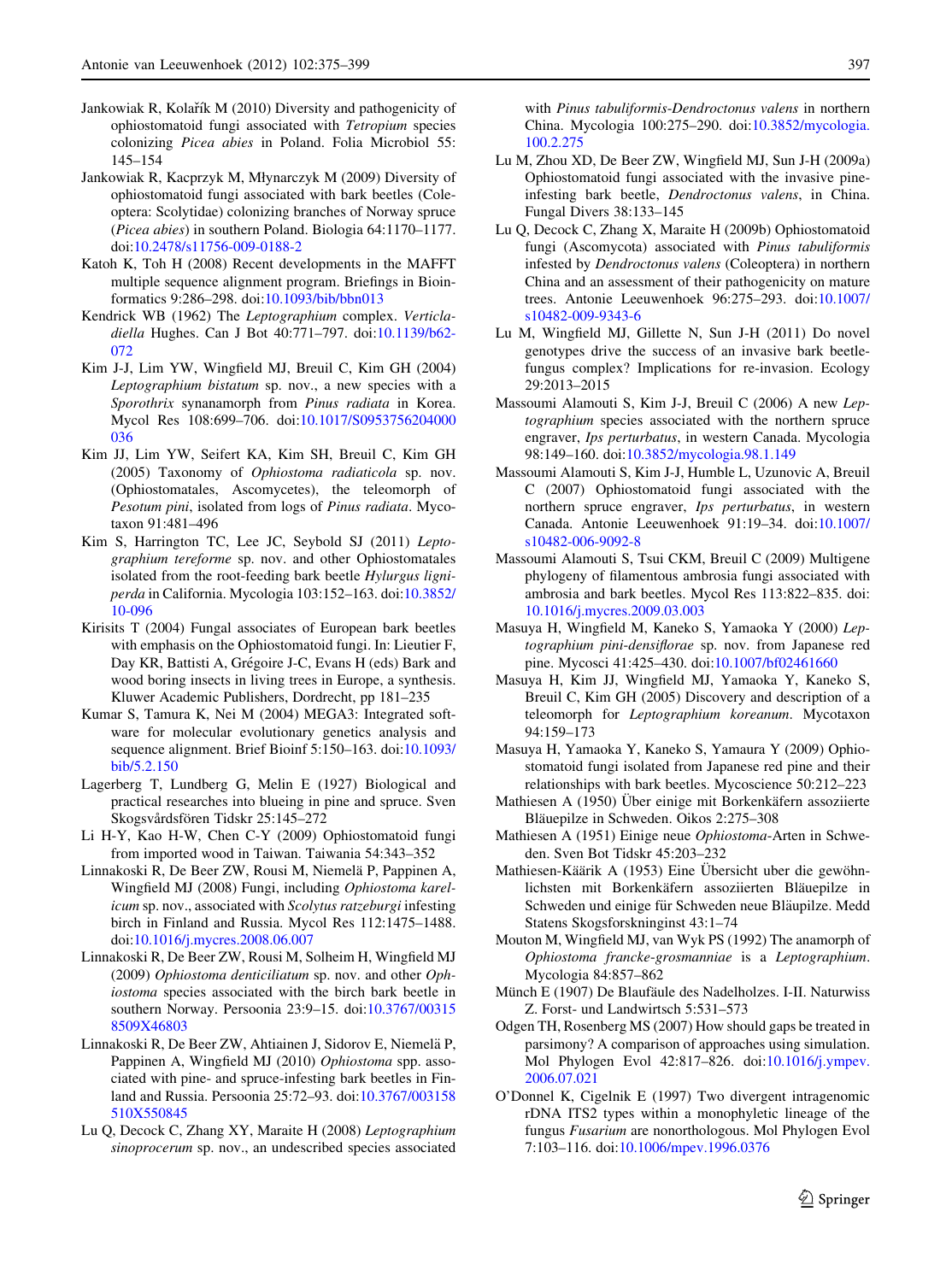- <span id="page-23-0"></span>Ohsawa M, Langor D, Hiratsuka Y, Yamaoka Y (2000) Fungi associated with Dendroctonus rufipennis and Polygraphus rufipennis, and white spruce inoculation tests. Can J Plant Pathol 22:254–257. doi[:10.1080/07060660009500472](http://dx.doi.org/10.1080/07060660009500472)
- Okada G, Seifert KA, Takematsu A, Yamaoka Y (1998) A molecular phylogenetic reappraisal of the Graphium complex based on 18S rDNA sequences. Can J Bot 76:1495–1506. doi[:10.1139/b98-089](http://dx.doi.org/10.1139/b98-089)
- Olchowecki A, Reid J (1974) Taxonomy of the genus Ceratocystis in Manitoba. Can J Bot 52:1675–1711. doi: [10.1139/b74-222](http://dx.doi.org/10.1139/b74-222)
- Paciura D, De Beer ZW, Jacobs K, Zhou XD, Ye H, Wingfield MJ (2010) Eight new Leptographium species associated with tree-infesting bark beetles in China. Persoonia 25:94–108. doi:[10.3767/003158510X551097](http://dx.doi.org/10.3767/003158510X551097)
- Pashenova NV, Polyakova GG (2009) The study on bluestaining fungi in coniferous forests of Central Siberia. In: Pavlov IN, Kutafieva NP (eds) Boreal zone macromycetes. Proceedings of All-Russian research to practice conference. Siberian State Technological University, Russian Federation, Krasnojarsk, pp 91–94
- Pashenova NV, Vetrova VP, Konstantinov MYu, Aphanasova EN (2001) Ophiostomataceae fungi associated with Ips typographus in coniferous forests of Central Siberia. Lesovedenie 4:11–19
- Pashenova NV, Vetrova VP, Aphanasova EN, Polyakova GG, Konstantinov MYu (2004) Ophiostomatoid fungi in Middle Siberia. In: Proceedings of the IVth International Symposium of Structure, properties and quality of wood, pp 443–446
- Reay SD, Thwaites JM, Farrell RL (2005) A survey of Ophiostoma species vectored by Hylastes ater to pine seedlings in New Zealand. For Pathol 35:105–113. doi:[10.1111/j.](http://dx.doi.org/10.1111/j.1439-0329.2004.00393.x) [1439-0329.2004.00393.x](http://dx.doi.org/10.1111/j.1439-0329.2004.00393.x)
- Rennerfelt E (1950) Über den Zusammenhang zwischen dem Verblauen des Holzes und den Insekten. Oikos 2:120–137
- Romón P, Zhou X, Iturrondobeitia JC, Wingfield MJ, Goldarazena A (2007) Ophiostoma species (Ascomycetes: Ophiostomatales) associated with bark beetles (Coleoptera: Scolytinae) colonizing Pinus radiata in northern Spain. Can J Microbiol 53:756–767. doi[:10.1139/W07-001](http://dx.doi.org/10.1139/W07-001)
- Ronquist F, Huelsenbeck JP (2003) MrBayes 3: Bayesian phylogenetic inference under mixed models. Bioinformatics 19:1572–1574. doi[:10.1093/bioinformatics/btg180](http://dx.doi.org/10.1093/bioinformatics/btg180)
- Rumbold CT (1931) Two blue-staining fungi associated with bark-beetle infestation of pines. J Agric Res 43:847– 873
- Savonmäki S (1990) Tärkeimmät kaarnakuoriaisten mäntyyn ja kuuseen levittämät sinistäjäsienilajit. Masters Thesis, Department of Plant Pathology, University of Helsinki
- Siemaszko W (1939) Zespoly grzybów towarzyszących kornikom polskim. Planta Pol 7:1–54
- Six DL, Wingfield MJ (2011) The role of phytopathogenicity in bark beetle—fungus symbioses: a challenge to the classic paradigm. Ann Rev Entomol 56:255–272. doi[:10.1146/](http://dx.doi.org/10.1146/annurev-ento-120709-144839) [annurev-ento-120709-144839](http://dx.doi.org/10.1146/annurev-ento-120709-144839)
- Six D, De Beer ZW, Duong TA, Carroll A, Wingfield MJ (2011) Fungal associates of the lodgepole pine beetle, Dendroctonus murrayanae. Antonie Leeuwenhoek 100:231–244. doi[:10.1007/s10482-011-9582-1](http://dx.doi.org/10.1007/s10482-011-9582-1)
- Six DL, Harrington TC, Steimel J, McNew D, Paine TD (2003) Genetic relationships among Leptographium terebrantis and the mycangial fungi of three Western Dendroctonus bark beetles. Mycologia 95:781–792
- Solheim H (1986) Species of Ophiostomataceae isolated from Picea abies infested by the bark beetle Ips typographus. Nord J Bot 6:199–207. doi:[10.1111/j.1756-1051.1986.tb00](http://dx.doi.org/10.1111/j.1756-1051.1986.tb00874.x) [874.x](http://dx.doi.org/10.1111/j.1756-1051.1986.tb00874.x)
- Solheim H (1988) Pathogenicity of some Ips typographusassociated blue-stain fungi to Norway spruce. Medd Nor Inst Skogforsk 40:1–11
- Solheim H, Långström B (1991) Blue-stain fungi associated with Tomicus piniperda in Sweden and preliminary observations on their pathogenicity. Ann Sci For 48:149– 156. doi[:10.1051/forest:19910203](http://dx.doi.org/10.1051/forest:19910203)
- Stamatakis A, Hoover P, Rougemont J (2008) A rapid bootstrap algorithm for the RAxML web-servers. Syst Biol 57:758– 771. doi[:10.1080/10635150802429642](http://dx.doi.org/10.1080/10635150802429642)
- Strydom RC, Wingfield BD, Wingfield MJ (1997) Ribosomal DNA sequence comparison of Leptographium lundbergii and L. truncatum and neotypification of L. lundbergii. Syst Appl Microbiol 20:295–300. doi:[10.1016/S0723-2020\(97\)](http://dx.doi.org/10.1016/S0723-2020(97)80076-8) [80076-8](http://dx.doi.org/10.1016/S0723-2020(97)80076-8)
- Thwaites JM, Farrell RL, Duncan SM, Reay SD, Blanchette RA, Hadar E, Hadar Y, Harrington TC, McNew D (2005) Survey of potential sapstain fungi on Pinus radiata in New Zealand. N Z J Bot 43:653–663. doi[:0028-825X/05/43](http://dx.doi.org/0028-825X/05/4303-0653) [03-0653](http://dx.doi.org/0028-825X/05/4303-0653)
- Upadhyay HP (1981) A monograph of Ceratocystis and Ceratocystiopsis. The University of Georgia Press, Georgia
- Van der Westhuizen K, Wingfield MJ, Yamaoka Y, Kemp GHJ, Crous PW (1995) A new species of Ophiostoma with a Leptographium anamorph from larch in Japan. Mycol Res 99:1334–1338. doi:[10.1016/S0953-7562\(09\)81217-3](http://dx.doi.org/10.1016/S0953-7562(09)81217-3)
- Viiri H (1997) Fungal associates of the spruce bark beetle Ips typographus L. (Col. Scolytidae) in relation to different trapping methods. J Appl Entomol 121:529–533. doi: [10.1111/j.1439-0418.1997.tb01444.x](http://dx.doi.org/10.1111/j.1439-0418.1997.tb01444.x)
- Villarreal M, Rubio V, de Troya MT, Arenal F (2005) A new Ophiostoma species isolated from Pinus pinaster in the Iberian Peninsula. Mycotaxon 92:259–268
- Webb S (1946) Australian ambrosia fungi. (Leptographium lundbergii Lagerberg et Melin, and Endomycopsis spp. Dekker.). Proc R Soc Vic 57:57–80
- White TJ, Bruns T, Lee S, Taylor J (1990) Amplification and direct sequencing of fungal ribosomal RNA genes for phylogenetics. In: Innis MA, Gelfand DH, Sninsky JJ, White TJ (eds) PCR protocols: a guide to methods and applications. Academic Press, San Diego, pp 315–321
- Wingfield MJ (1985) Reclassification of Verticladiella based on conidial development. Trans Br Mycol Soc 85:81–93. doi: [10.1016/S0007-1536\(85\)80157-1](http://dx.doi.org/10.1016/S0007-1536(85)80157-1)
- Wingfield MJ, Gibbs JN (1991) Leptographium and Graphium species associated with pine-infesting bark beetles in England. Mycol Res 95:1257–1260. doi:[10.1016/S0953-](http://dx.doi.org/10.1016/S0953-7562(09)80570-4) [7562\(09\)80570-4](http://dx.doi.org/10.1016/S0953-7562(09)80570-4)
- Wingfield MJ, Marasas WFO (1983) Some Verticicladiella species, including V. truncata sp. nov., associated with root diseases of pine in New Zealand and South Africa. Trans Br Mycol Soc 80:81–93. doi[:10.1016/S0007-1536\(83\)80005-9](http://dx.doi.org/10.1016/S0007-1536(83)80005-9)